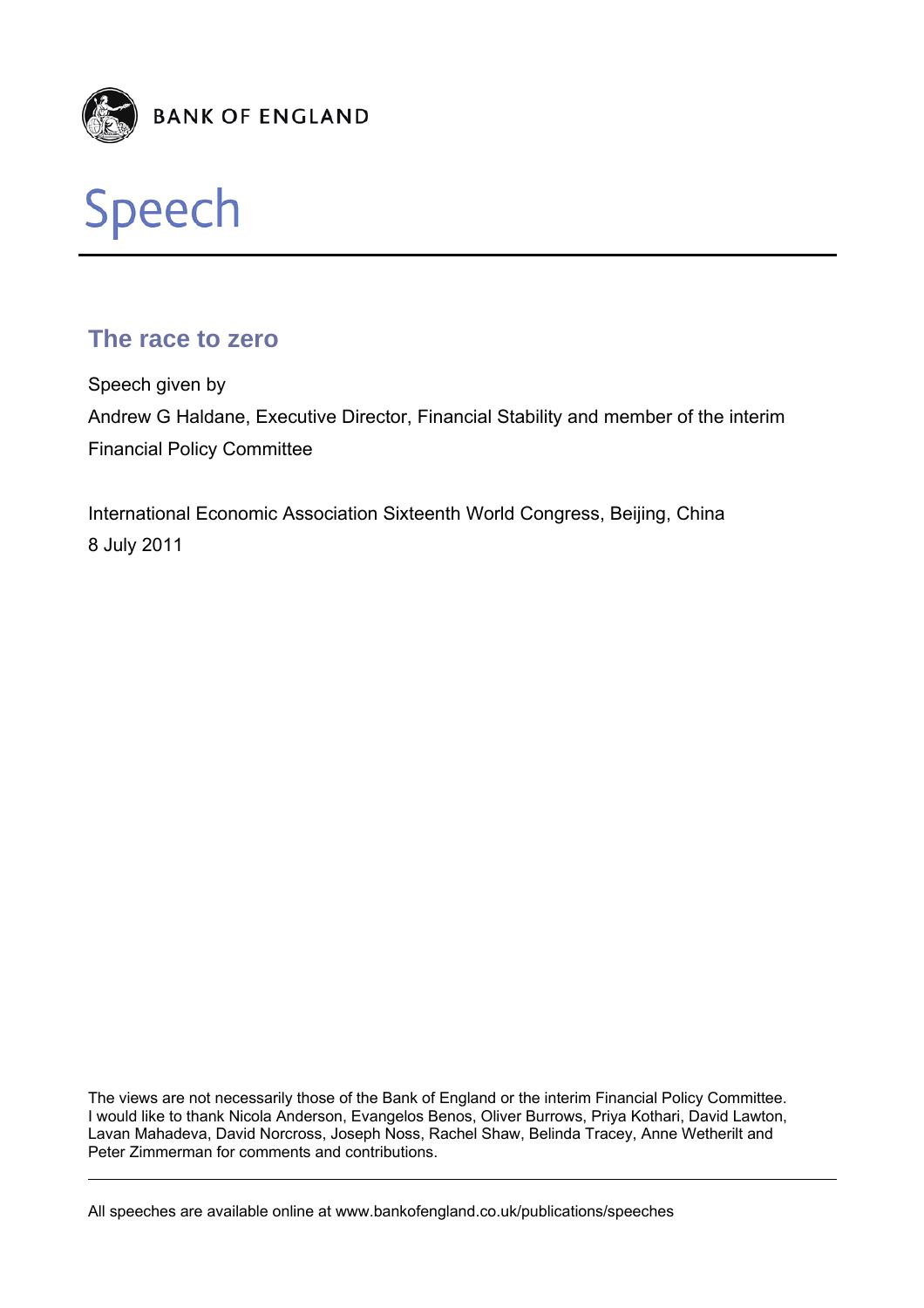### **1. Introduction**

Stock prices can go down as well as up. Never in financial history has this adage been more apt than on 6 May 2010. Then, the so-called "Flash Crash" sent shocks waves through global equity markets. The Dow Jones experienced its largest ever intraday point fall, losing \$1 trillion of market value in the space of half an hour. History is full of such fat-tailed falls in stocks. Was this just another to add to the list, perhaps compressed into a smaller time window?

No. This one *was* different. For a time, equity prices of some of the world's biggest companies were in freefall. They appeared to be in a race to zero. Peak to trough, Accenture shares fell by over 99%, from \$40 to \$0.01. At precisely the same time, shares in Sotheby's rose three thousand-fold, from \$34 to \$99,999.99. These tails were not just fatter and faster. They wagged up as well as down.

The Flash Crash left market participants, regulators and academics agog. More than one year on, they remain agog. There has been no shortage of potential explanations. These are as varied as they are many: from fat fingers to fat tails; from block trades to blocked lines; from high-speed traders to low-level abuse. From this mixed bag, only one clear explanation emerges: that there is no clear explanation. To a first approximation, we remain unsure quite what caused the Flash Crash or whether it could recur.<sup>1</sup>

That conclusion sits uneasily on the shoulders. Asset markets rely on accurate pricing of risk. And financial regulation relies on an accurate reading of markets. Whether trading assets or regulating exchanges, ignorance is rarely bliss. It is this uncertainty, rather than the Flash Crash itself, which makes this an issue of potential systemic importance.

In many respects, this uncertainty should come as no surprise. Driven by a potent cocktail of technology and regulation, trading in financial markets has evolved dramatically during the course of this century. Platforms for trading equities have proliferated and fragmented. And the speed limit for trading has gone through the roof. Technologists now believe the sky is the limit.

This rapidly-changing topology of trading raises some big questions for risk management. There are good reasons, theoretically and empirically, to believe that while this evolution in trading may have brought benefits such as a reduction in transaction costs, it may also have increased abnormalities in the distribution of risk and return in the financial system. Such abnormalities hallmarked the Flash Crash. This paper considers some of the evidence on these abnormalities and their impact on systemic risk.

Regulation has thin-sliced trading. And technology has thin-sliced time. Among traders, as among stocks on 6 May, there is a race to zero. Yet it is unclear that this race will have a winner. If it raises systemic risk, it is

l 1 For a regulatory perspective see CFTC-SEC (2010), for a market perspective see Automated Trader (2010) and for an academic perspective see Easley et al (2011b).

All speeches are available online at www.bankofengland.co.uk/publications/speeches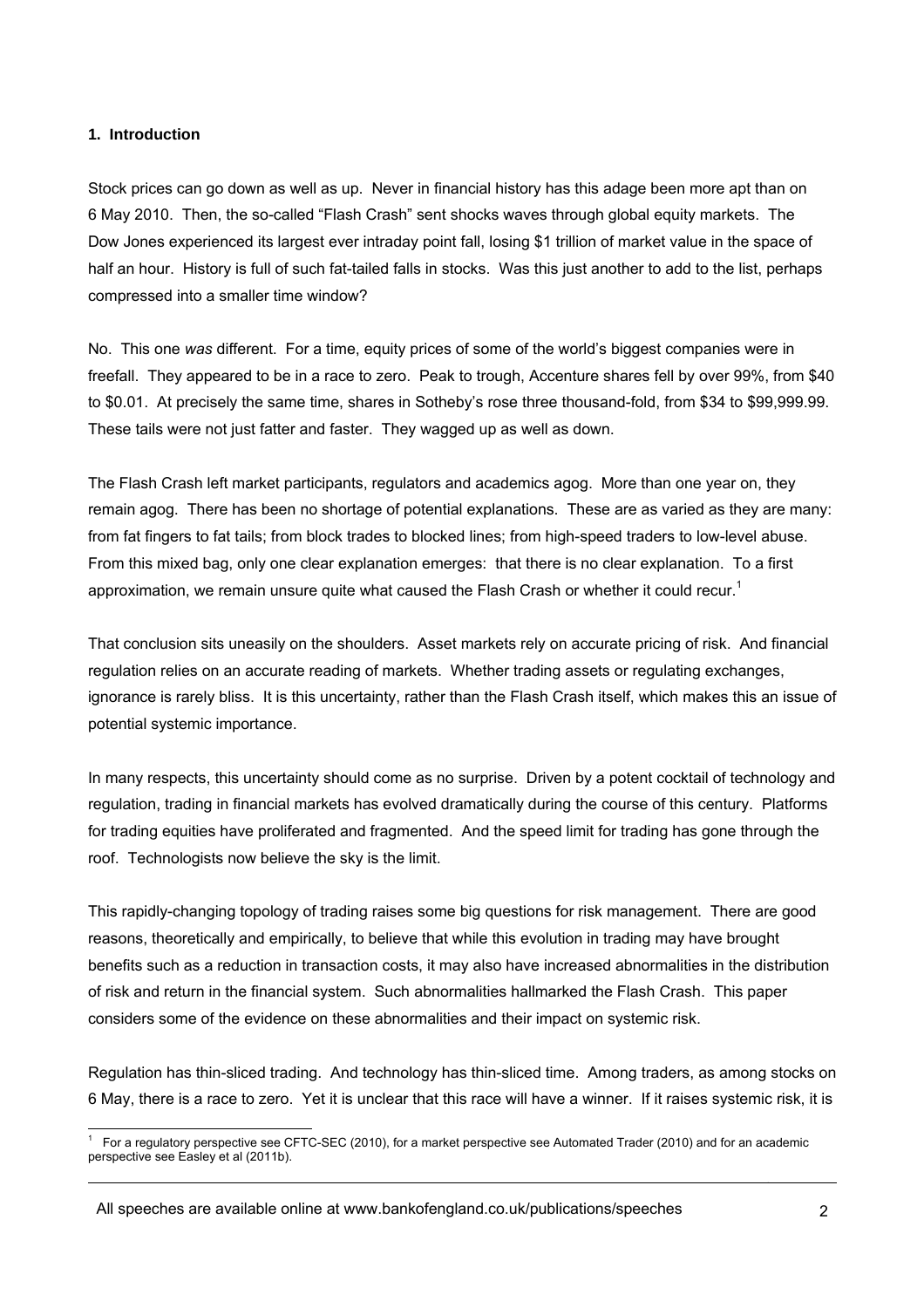possible capital markets could be the loser. To avoid that, a redesign of mechanisms for securing capital market stability may be needed.

# **2. The Topology of Trading**

During the course of this century, financial market trading has undergone a transformation. This has been driven in part by technology and in part by regulation. The key words are structure and speed. Both the structure of the markets in which participants operate, and the behaviour of those participants, has undergone a phase shift. That highly adaptive topology of trading has made understanding markets a more hazardous science than a decade ago.

Chart 1 plots equity market capitalisation relative to nominal GDP in the United States, Europe and Asia through this century. On the face of it, it paints a rather unexciting picture. Equity market values relative to GDP in the US are roughly where they started the century. In Asia there is evidence of some deepening of equity markets relative to the whole economy but it is pretty modest.

Measures of equity market capitalisation to GDP have often been used as proxies for the contribution of financial development to economic growth.<sup>2</sup> These effects are typically found to be significant. By that metric, the contribution of equity markets to economic growth in the US, Europe and Asia has been static, at best mildly positive, during the course of this century.

Yet that picture of apparent stasis in equity markets conceals a maelstrom of activity beneath the surface. To see this, Chart 2 plots stock market turnover in the US, Europe and Asia over the same period. It shows a dramatic rise, especially in the world's most mature equity market, the United States. Equity market turnover in the US has risen nearly fourfold in the space of a decade. Put differently, at the end of the second World War, the average US share was held by the average investor for around four years. By the start of this century, that had fallen to around eight months. And by 2008, it had fallen to around two months.

What explains this story? Regulation is part of it. Two important, and almost simultaneous, regulatory developments on either side of the Atlantic changed fundamentally the trading landscape: in the US, Regulation NMS (National Market System) in 2005; and in Europe, MiFID (Markets in Financial Instruments Directive) in 2004. Though different in detail, these regulatory initiatives had similar objectives: to boost competition and choice in financial market trading by attracting new entrants.

Central exchanges for the trading of securities evolved from the coffee houses of Amsterdam, London, New York and Paris in the 17<sup>th</sup> century. From those foundations emerged the physical exchanges which dominated the period from the 18<sup>th</sup> right through to the 20<sup>th</sup> centuries. Central trading exchanges maintained

<sup>&</sup>lt;sup>2</sup> Arestis and Demetriades (1997).

All speeches are available online at www.bankofengland.co.uk/publications/speeches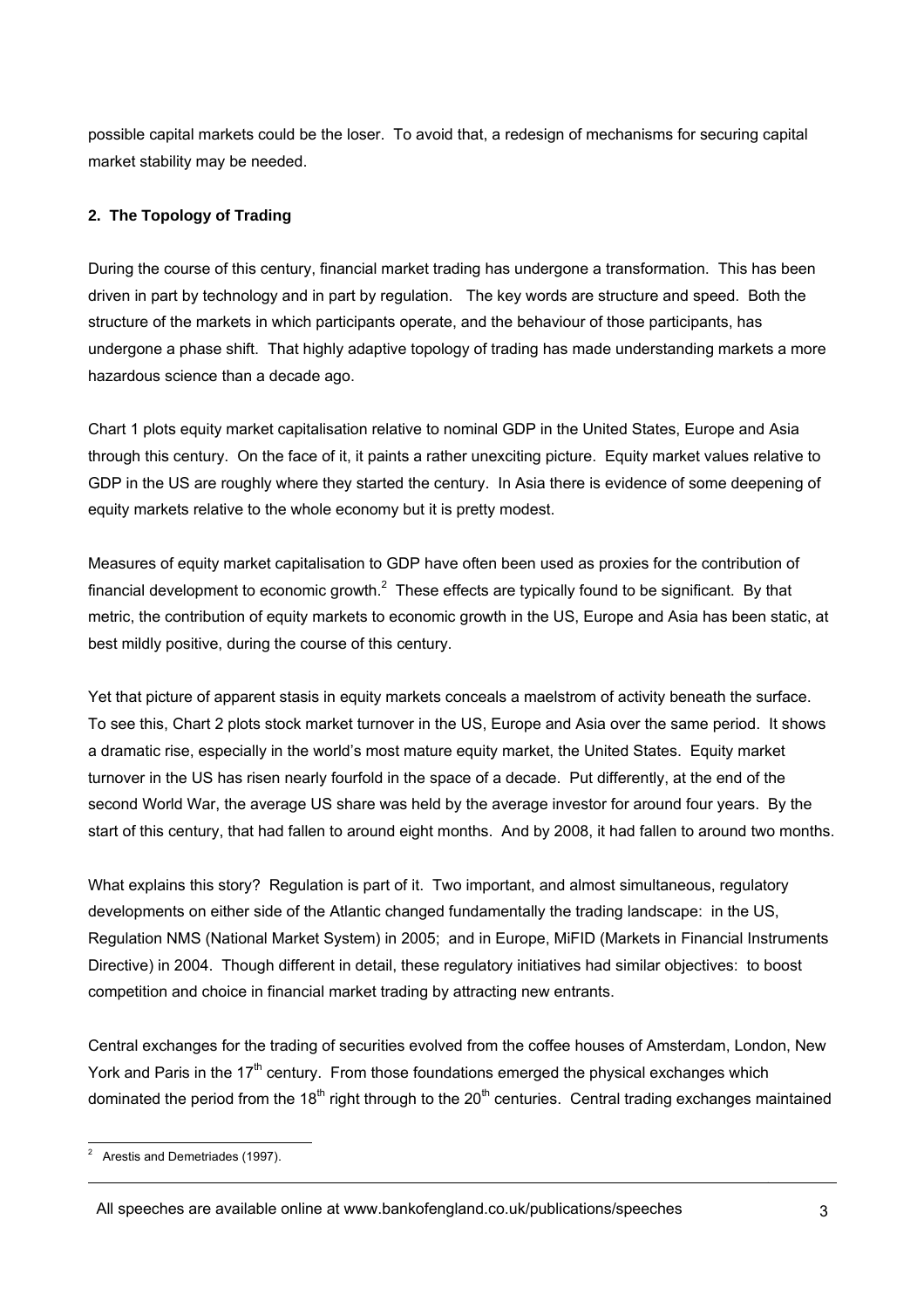their near-monopoly status for 300 years. In the space of a few years, that monopoly has been decisively broken.

A diverse and distributed patchwork of exchanges and multilateral trading platforms has emerged in its place. These offer investors a range of execution characteristics, such as speed, cost and transparency, typically electronically. Equity market trading structures have fragmented. This has gone furthest in the US, where trading is now split across more than half a dozen exchanges, multilateral trading platforms and "dark pools" of anonymous trading (Charts 3 and 4). Having accounted for around 80% of trading volume in NYSE-listed securities in 2005, the trading share of the NYSE had fallen to around 24% by February 2011.

A similar pattern is evident across Europe. In the UK, the market share of the London Stock Exchange has fallen from two-thirds in June 2008 to less than one third today (Charts 5 and 6). The same pattern is found in Germany and France. In Asia, there is as yet less fragmentation.

Accompanying this structural evolution in trading has been a technological revolution. Electronic trading is not new. The first electronic exchange (NASDAQ) is already over forty years old. But advances in computing power have shifted decisively the frontier of electronic, and in particular algorithmic, trading over the past few years. That frontier is defined by speed.

The average speed of order execution on the US NYSE has fallen from around 20 seconds a decade ago to around one second today. These days, the lexicon of financial markets is dominated by talk of High-Frequency Trading (HFT). It is not just talk. As recently as 2005, HFT accounted for less than a fifth of US equity market turnover by volume. Today, it accounts for between two-thirds and three-quarters.

The picture is similar, if less dramatic, in Europe. Since 2005, HFT has risen from a tiny share to represent over 35% of the equity market. In Asia and in emerging markets, it is growing fast from a lower base. What is true across countries is also true across markets. HFT is assuming an ever-increasing role in debt and foreign exchange markets. In some futures markets, it already accounts for almost half of turnover. In the space of a few years, HFT has risen from relative obscurity to absolute hegemony, at least in some markets.

HFT itself is far from monolithic, comprising a range of strategies.<sup>3</sup> Some involve high-speed liquidity provision, which is akin to market-making. Others involve statistical arbitrage, using trading algorithms to detect and exploit pricing anomalies between stocks or markets. Because these anomalies tend to be eliminated quickly, HFT algorithms have to be highly adaptive, not least to keep pace with the evolution of new algorithms. The half-life of an HFT algorithm can often be measured in weeks.

l

<sup>3</sup> Mackenzie (2011) provides a brilliant recent account of the role of HFT, in particular in the context of the Flash Crash. HFT is a sub-set of a broader class of algorithmic trading strategies. See also Aldridge (2010).

All speeches are available online at www.bankofengland.co.uk/publications/speeches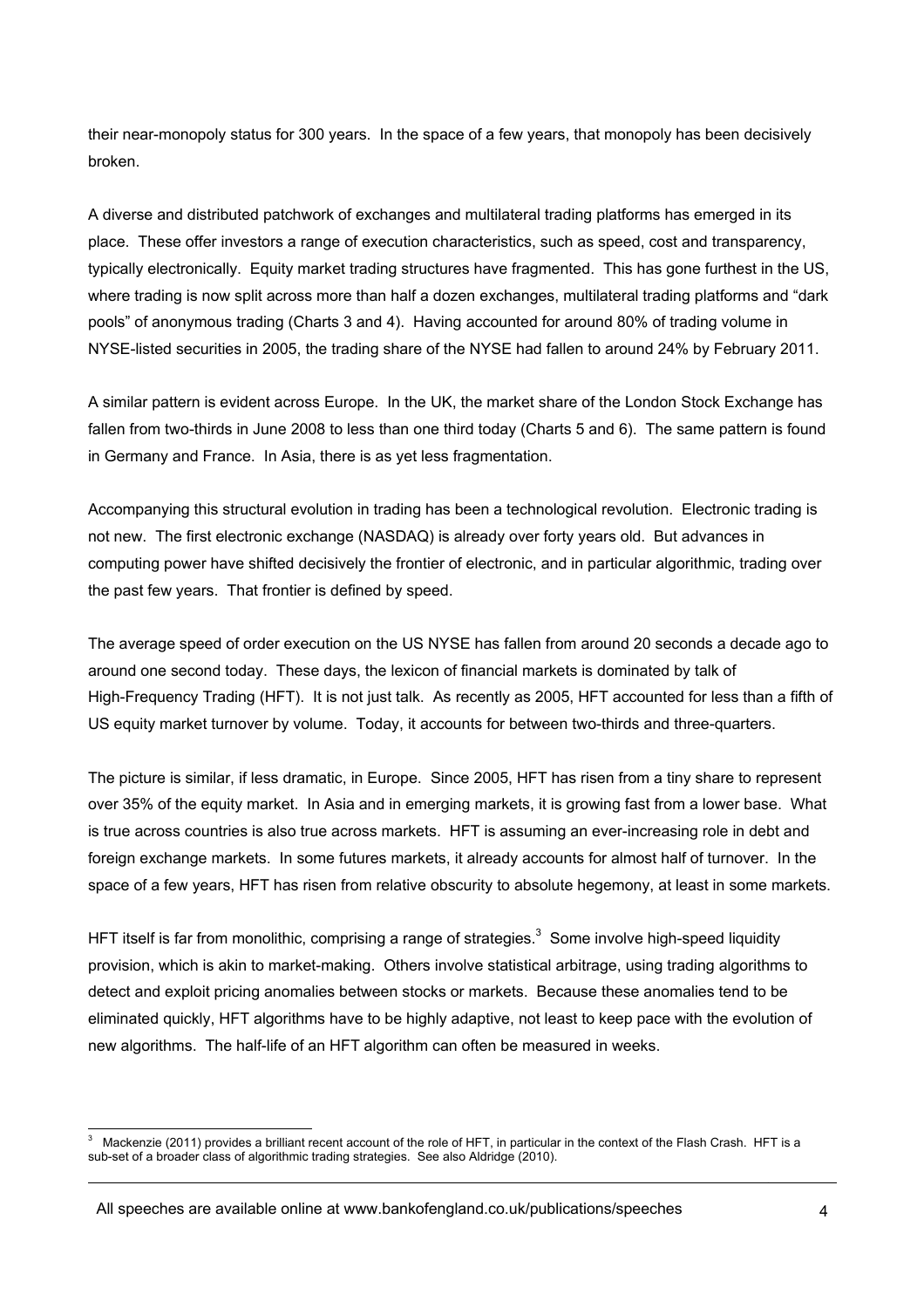One variant of these arbitrage strategies exploits pricing differences between common securities quoted on competing trading platforms. For that reason, HFT firms tend to have their tentacles spread across multiple trading venues, arbitraging tiny differences in price (Chart 7). These strategies have grown up as a direct response to the fragmentation of trading infrastructures. In other words, HFT is at least in part the (possibly unplanned) progeny of regulators pursuing competitive ends.

The ascent of HFT goes a long way towards explaining the rise in equity market turnover in the major equity markets and in particular the rise in number, and fall in the average size, of trades executed. Put differently, the trading behaviour of HFT has contributed to the downward fall in the average duration of stock holdings. HFT holding periods lie in a narrow time range. The upper bound is perhaps around one day. The lower bound is a perpetual downward motion machine, as computing capacity compresses the timeline for trading.

A decade ago, execution times on some electronic trading platforms dipped decisively below the one second barrier. As recently as a few years ago, trade execution times reached "blink speed" – as fast as the blink of an eye. At the time that seemed eye-watering, at around 300-400 milli-seconds or less than a third of a second. But more recently the speed limit has shifted from milli-seconds to micro-seconds – millionths of a second. Several trading platforms now offer trade execution measured in micro-seconds (Table 1).

As of today, the lower limit for trade execution appears to be around 10 micro-seconds. This means it would in principle be possible to execute around 40,000 back-to-back trades in the blink of an eye. If supermarkets ran HFT programmes, the average household could complete its shopping for a lifetime in under a second. Imagine.

It is clear from these trends that trading technologists are involved in an arms race. And it is far from over. The new trading frontier is nano-seconds – billionths of a second. And the twinkle in technologists' (unblinking) eye is pico-seconds – trillionths of a second. HFT firms talk of a "race to zero". This is the promised land of zero "latency" where trading converges on its natural (Planck's) limit, the speed of light.<sup>4</sup>

The race to zero seems like a million miles from the European coffee shop conversations of the  $17<sup>th</sup>$  century and the noisy trading floors of the 18<sup>th</sup>, 19<sup>th</sup> and 20<sup>th</sup> centuries. The dawn of electronic trading coincided with the dusk for floor trading. Physical proximity lost its allure. As soon as computers processed faster than traders talked, the time was up for human interactions on physical exchanges. Trading became virtual, distance a dinosaur.

Or so it seemed. Latterly, however, HFT is turning that logic on its head. The race to zero has encouraged traders to eke out the last pico-second. And one way to do that is by limiting physical distance. The shorter

 4 "Latency" refers to the time it takes from sending an order to it being executed.

All speeches are available online at www.bankofengland.co.uk/publications/speeches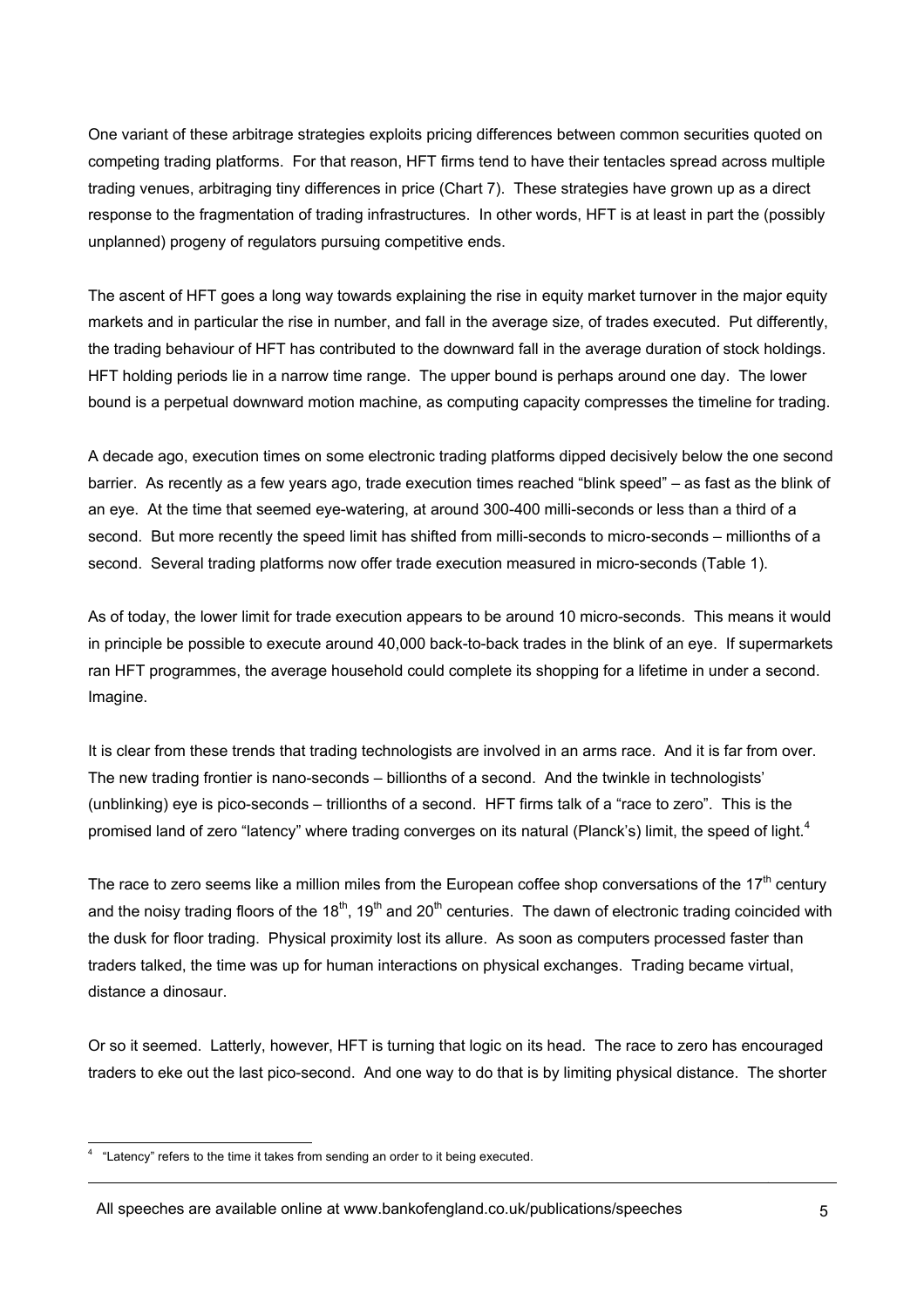the cable to the matching engine of the trading exchange, the faster the trade. Every 100 miles might add a milli-second to estimated execution times. For HFT, that is the difference between the tortoise and the hare.

The recognition of that has led to a phenomenon known as "co-location". HFT firms have begun to relocate their servers as close as physically possible to the trade-matching engine. That allows them to eke a pico over their (non co-located) competitors. For a price, a number of exchanges now offer co-located services, with a perimeter strictly enforced, including the NYSE, Euronext and the London Stock Exchange.

This has added a new dimension to the "adverse selection" problem in economics – of uninformed traders suffering at the hands of the informed. Being informed used to mean being smarter than the average bear about the path of future fundamentals – profits, interest rates, order flow and the like. Adverse selection risk meant someone having a better informed view on these fundamentals.

Adverse selection risk today has taken on a different shape. In a high-speed, co-located world, being informed means seeing and acting on market prices sooner than competitors. Today, it pays to be faster than the average bear, not smarter. To be uninformed is to be slow. These uninformed traders face a fundamental uncertainty: they may not be able to observe the market price at which their trades will be executed. This is driving through the rear-view mirror, stock-picking based on yesterday's prices.

Co-location speeds up the clock. But it has also had the effect of turning it back. Location matters once more. The race to zero has become a physical, as well as a virtual, one. Distance matters more than ever. The dinosaur has been resurrected, this time in high definition. In some ways, it is the ultimate contradiction.

In sum, through this century changes in the structure of trading, and in the behaviour of traders, have gone hand in hand. Liberalisation and innovation have delivered fragmentation of structure and transformation of speed. Both structure and speed have experienced a high-velocity revolution. So what impact has this race to zero had on market dynamics?

# **3. From Microstructure to Macrostructure**

This is difficult detective work. But there are theoretical clues and empirical fingerprints. The theoretical clues come from a literature that flourished after the stock market crash of 1987 – the so-called market microstructure literature.<sup>5</sup> This departs from the notion of frictionless trading and information-efficient prices. In its place it introduces frictions in the price-setting process, which arise from characteristics of market participants (such as their trading speed) and of the trading infrastructure (such as its degree of fragmentation).

 5 For example, O'Hara (2004).

All speeches are available online at www.bankofengland.co.uk/publications/speeches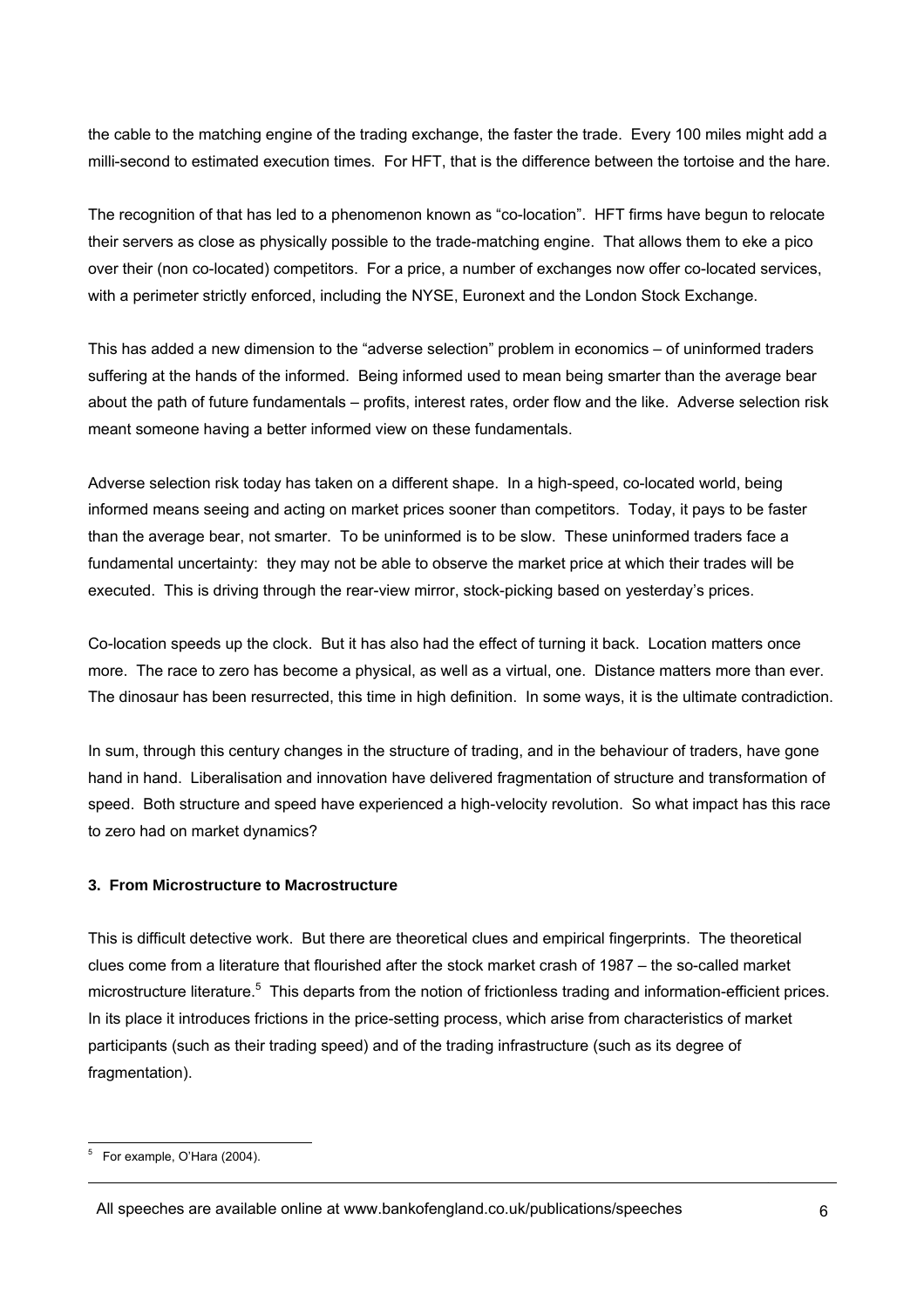Frictions in pricing arise from the process of matching buyers and sellers. Here, the role of market-makers is key. The market-maker faces two types of problem. One is an inventory-management problem – how much stock to hold and at what price to buy and sell. The market-maker earns a bid-ask spread in return for solving this problem since they bear the risk that their inventory loses value.<sup>6</sup>

Market-makers face a second, information-management problem. This arises from the possibility of trading with someone better informed about true prices than themselves – an adverse selection risk. Again, the market-maker earns a bid-ask spread to protect against this informational risk.<sup>7</sup>

The bid-ask spread, then, is the market-makers' insurance premium. It provides protection against risks from a depreciating or mis-priced inventory. As such, it also proxies the "liquidity" of the market – that is, its ability to absorb buy and sell orders and execute them without an impact on price. A wider bid-ask spread implies greater risk in the sense of the market's ability to absorb volume without affecting prices.

This basic framework can be used to assess the impact of the changing trading topology on systemic risk, moving from analysing market microstructure to market *macro*structure. Take the effects of fragmentation. That heightens competition among trading platforms, offering differing execution options and wider access to participants. This would tend to attract liquidity providers, including cross-market arbitraging HFT. As new liquidity-providers enter the market, execution certainty and price efficiency might be expected to improve. Inventory and information risk would thereby fall and, with it, bid-ask spreads.

Some of the early empirical fingerprints suggest just such a pattern. For example, Brogaard (2010) analyses the effects of HFT on 26 NASDAQ-listed stocks. HFT is estimated to have reduced the price impact of a 100-share trade by \$0.022. For a 1000-share trade, the price impact is reduced by \$0.083. In other words, HFT boosts the market's absorptive capacity. Consistent with that, Hendershott et al (2010) and Hasbrouck and Saar (2011) find evidence of algorithmic trading and HFT having narrowed bid-ask spreads.

Chart 8 plots a measure of bid-ask spreads on UK equities over the past decade, normalising them by a measure of market volatility to strip out volatility spikes. It confirms the pattern from earlier studies. Bid-ask spreads have fallen by an order of magnitude since 2004, from around 0.023 to 0.002 percentage points. On this metric, market liquidity and efficiency appear to have improved. HFT has greased the wheels of modern finance.

But bid-ask spreads can sometimes conceal as much as they reveal. For example, by normalising on volatility, Chart 8 air-brushes out what might be most interesting: normalising volatility might normalise

l 6 Stoll (1978).

<sup>7</sup> Glosten and Milgrom (1985).

All speeches are available online at www.bankofengland.co.uk/publications/speeches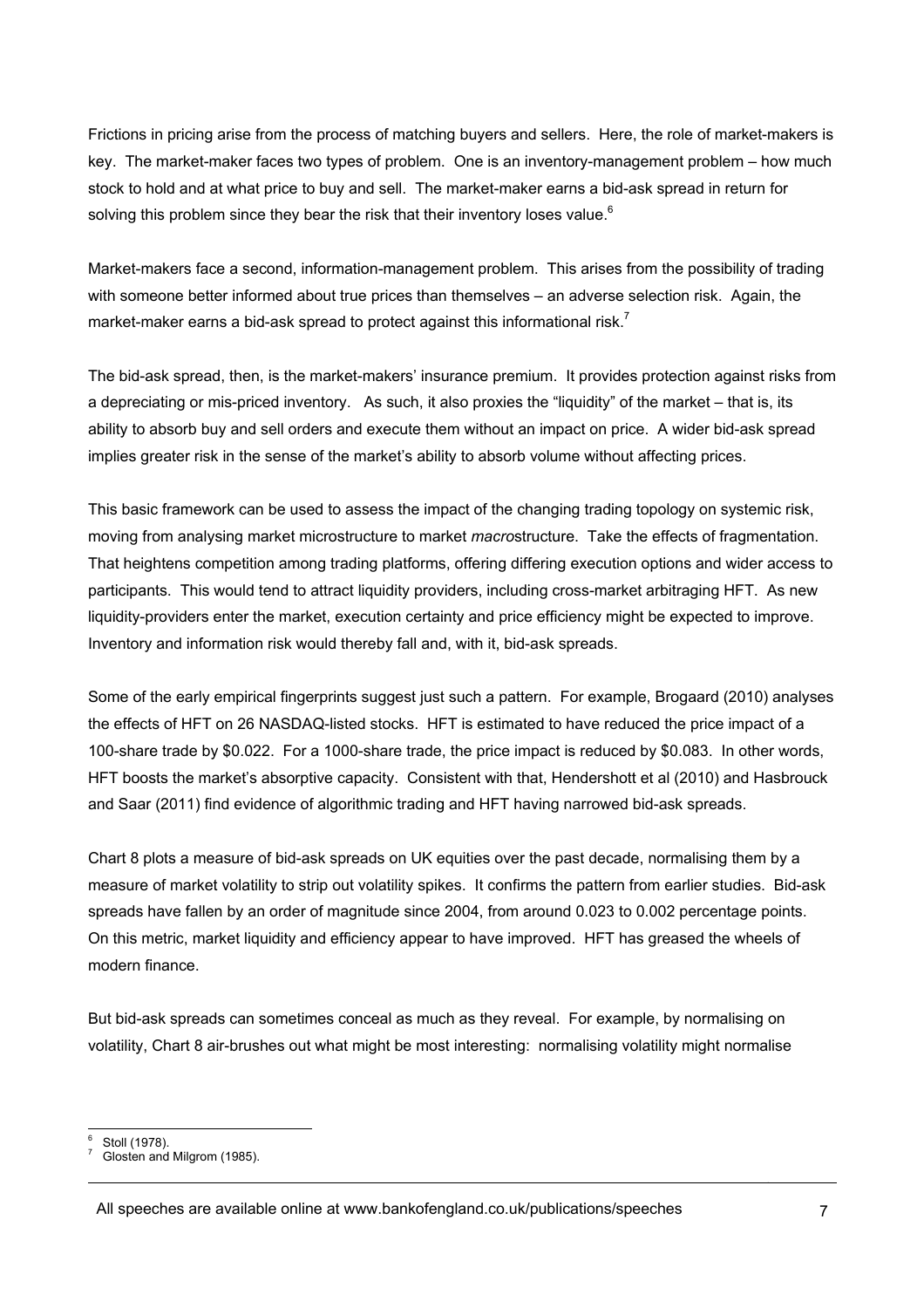abnormality. It risks falling foul of what sociologists call "normalisation of deviance" – that is, ignoring small changes which might later culminate in an extreme event. $8$ 

So is there any evidence of increasing abnormality in market prices over the past few years? Measures of market volatility and correlation are two plausible metrics.  $9$  Chart 9 plots the volatility of, and correlation between, components of the S&P 500 since 1990. In general, the relationship between volatility and correlation is positive. Higher volatility increases the degree of co-movement between stocks.

Now consider how this volatility/correlation nexus has changed. This can be seen from the difference between the mass of blue dots (covering the period 1990 to 2004) and red dots (covering the period 2005 to 2010) in Chart 9. Two things have happened since 2005, coincident with the emergence of trading platform fragmentation and HFT.

First, both volatility and correlation have been somewhat higher. Volatility is around 10 percentage points higher than in the earlier sample, while correlation is around 8 percentage points higher. Second, the slope of the volatility / correlation curve is steeper. Any rise in volatility now has a more pronounced cross-market effect than in the past. Another way of making the same point is to plot measures of "excess correlation" – measured market correlation in excess of volatility. This is currently at historic highs (Chart 10).

Taken together, this evidence points towards market volatility being both higher and propagating further than in the past. Intraday evidence on volatilities and correlations appears to tell a broadly similar tale. Overnight and intraday correlations have risen in tandem.<sup>10</sup> And intra-day volatility has risen most in those markets open to HFT.<sup>11</sup>

Coincidence does not of course imply causality. Factors other than HFT may explain these patterns. Event studies provide one way of untangling this knitting. Recent evidence from the Flash Crash pinpoints the particular role played by HFT using transaction-level data. The official report on the Flash Crash, while not blaming HFT firms for starting the cascade, assigns them an important role in propagating it. For example, many HFT firms significantly scaled back liquidity and overall HFT firms were net sellers of stock.<sup>12</sup>

Taken together, this evidence suggests something important. Far from solving the liquidity problem in situations of stress, HFT firms appear to have added to it. And far from mitigating market stress, HFT appears to have amplified it. HFT liquidity, evident in sharply lower peacetime bid-ask spreads, may be illusory. In wartime, it disappears. This disappearing act, and the resulting liquidity void, is widely believed

All speeches are available online at www.bankofengland.co.uk/publications/speeches

 8 This term has its origins in work by Diane Vaughan on NASA's decision-making in the run-up to the space shuttle Challenger disaster in 1986, where repeated oversight of small problems culminated in a big problem (Vaughan (1996)). It has since been found in a much broader range of phenomena, where small cognitive biases have had disastrous physical consequences (Cliff (2010), Harford (2011)).<br><sup>9</sup> See also Brogaard (2010) and Zhang (2010).<br><sup>10</sup> Lehalle et al (2010b).<br><sup>11</sup> Lehalle et

See also Brogaard (2010) and Zhang (2010).

<sup>12</sup> CFTC-SEC (2010), Kirilenko, Kyle, Samadi and Tuzun (2011).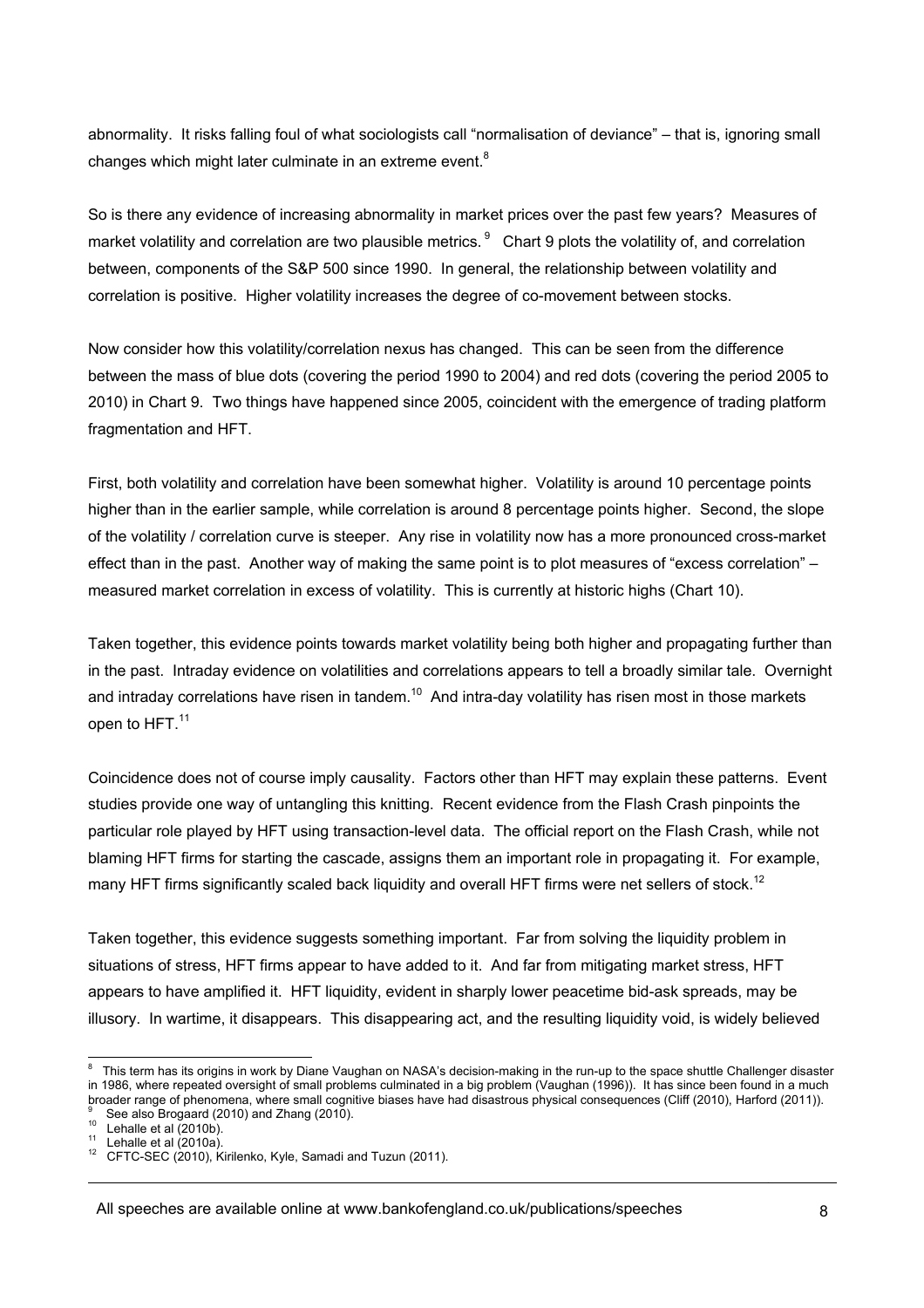to have amplified the price discontinuities evident during the Flash Crash.<sup>13</sup> HFT liquidity proved fickle under stress, as flood turned to drought.

In some respects, this may sound like old news. For example, an evaporation of liquidity, amplified by algorithmic trading, lay at the heart of the 1987 stock market crash. And it is also well-known that stock prices exhibit non-normalities, with the distribution of asset price changes fatter-tailed and more persistent than implied by the efficient markets hypothesis at frequencies of years and months, perhaps weeks and days.<sup>14</sup> But these abnormalities were thought to disappear at higher frequencies, such as hours and minutes. Over shorter intervals, efficient market pricing restored itself.

Recent studies point, however, to a changing pattern. Non-normal patterns in prices have begun to appear at much higher frequencies. A recent study by Smith (2010) suggests that, since around 2005, stock price returns have begun to exhibit fat-tailed persistence at 15 minute intervals. Given the timing, these non-normalities are attributed to the role of HFT in financial markets.

The measure of stock price abnormality used by Smith is the so-called "Hurst" coefficient.<sup>15</sup> The Hurst coefficient is named after English civil engineer H E Hurst. It was constructed by plotting data on the irregular flooding patterns of the Nile delta over the period 622-1469 AD. Hurst found that flooding exhibited a persistent pattern. Large floods were not only frequent, but came in clumps. They had a long memory.

The Hurst coefficient summarises this behaviour in a single number. For example, a measured Hurst equal to 0.5 is consistent with the random walk model familiar from efficient markets theory. A Hurst coefficient above 0.5 implies fatter tails and longer memories. In his study, Smith finds that the Hurst coefficient among a selection of stocks has risen steadily above 0.5 since 2005. In other words, the advent of HFT has seen price dynamics mirror the fat-tailed persistence of the Nile flood plains.

To illustrate, Chart 11 plots the path of three simulated price series with Hurst coefficients of 0.5, 0.7 and 0.9. A higher Hurst coefficient radically alters the probability of sharp dislocations in prices. It also prolongs these dislocations. Prices become de-anchored and drift; their variance grows over time and is unbounded. If this long-memory property of prices is emerging at ever-higher frequencies, it might provide an important clue to how HFT affects systemic risk.

# **4. A Sketch Model of Market Macrostructure**

To see that, consider a sketch model of market-making. This builds on an analytical insight which is already more than 40 years old. It owes to the late Benoit Mandelbrot, French-American mathematician and

<sup>&</sup>lt;sup>13</sup> For example, Jarrow and Protter (2011, Cvitanic and Kirilenko (2010).

<sup>14</sup> For example, Gopikrishnan et al (1999), Bouchaud et al (2009).<br><sup>15</sup> Blackledge (2008).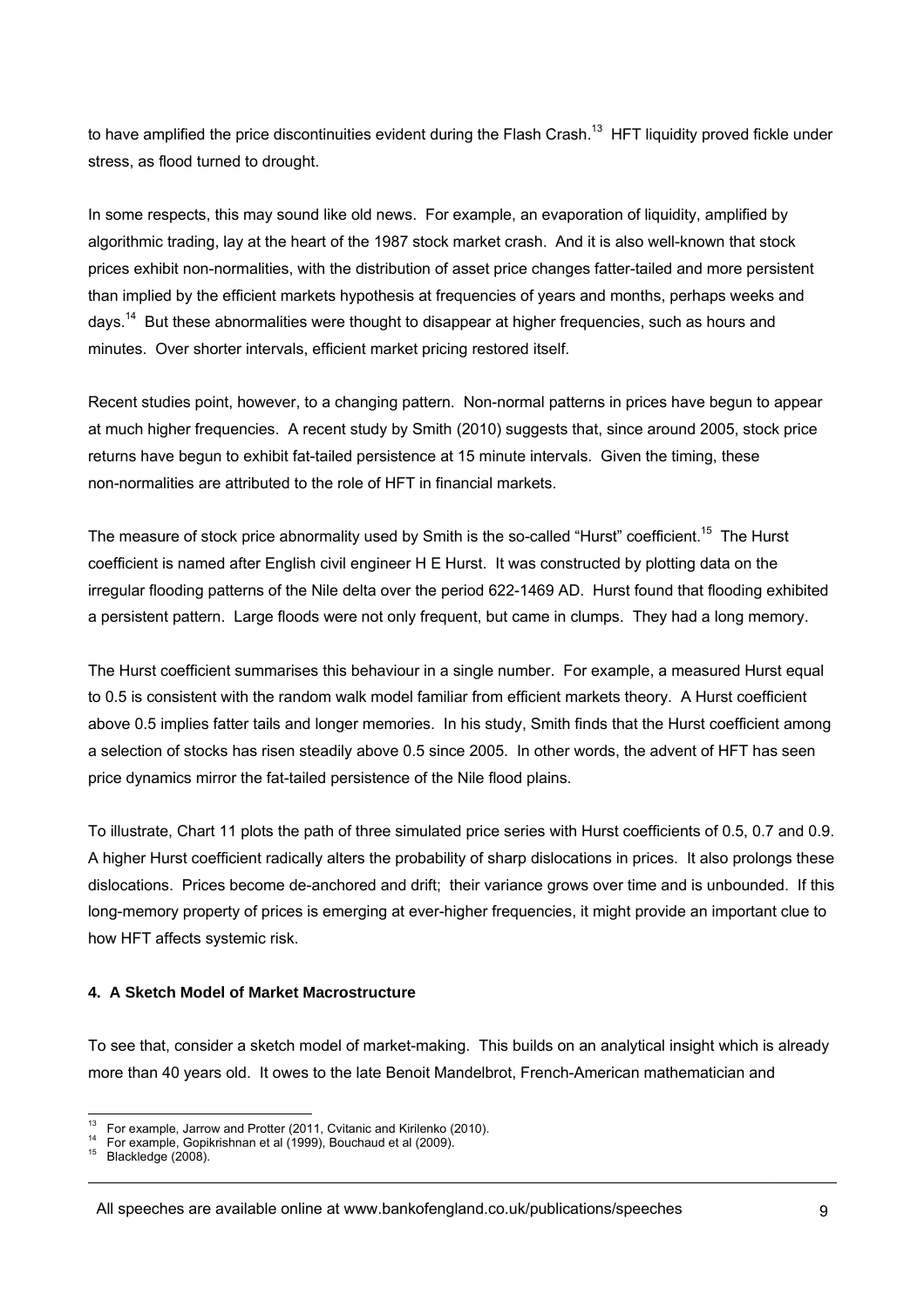architect of fractal geometry. Mandelbrot found that a great many real-world topologies exhibited a fractal pattern. By this he meant that the basic pattern repeated itself, whatever the scale at which it was observed. They were "self-similar". Self-similarity appears to be present throughout the physical world, from coastlines to cauliflowers, from snowflakes to lightning bolts, from mountain ranges to river deltas.<sup>16</sup>

One of Mandelbrot's earliest applications of fractal geometry was to stock prices. In a 1967 paper, he argued that stock prices could best be understood by distinguishing between two measuring rods: clock time and volume time.<sup>17</sup> While empirical studies typically used the first measuring rod (days, hours, seconds, milli-seconds), stock prices were better understood by using the second.

Mandelbrot's explanation was relatively simple. If trading cannot occur within a given time window, price movements can only reflect random pieces of news – economic, financial, political. So, consistent with efficient market theory, price changes would be drawn from a normal distribution with a fat middle and thin tails when measured in clock time. They were a random walk.

But as soon as trading is possible within a period, this game changes. Strategic, interactive behaviour among participants enters the equation. Volumes come and go. Traders enter and exit. Algorithms die or adapt. Behaviour within that time interval may then no longer be random noise. Rather trading volumes will exhibit persistence and fat tails. This will then be mirrored in prices.<sup>18</sup> So when measured in clock time, prices changes will have thinner middles and fatter tails, just like a cauliflower, a coastline, or a cosmos.<sup>19</sup>

Subsequent studies have shown that this clock time / volume time distinction helps explain equity price dynamics, especially at times of market stress. For example, Easley et al (2011) show that the distribution of price changes during the Flash Crash was highly non-normal in clock time, with fat tails and persistence. But in volume time, normal service – indeed, near-normality – resumed. This fractal lens can be used to explain why market liquidity can evaporate in situations of market stress, amplifying small events across time, assets and markets. Fractal geometry tells us that what might start off as a snowflake has the potential to snowball.

#### **(a) Behaviour of High Frequency Traders**

HFT has had three key effects on markets. First, it has meant ever-larger volumes of trading have been compressed into ever-smaller chunks of time. Second, it has meant strategic behaviour among traders is occurring at ever-higher frequencies. Third, it is not just that the speed of strategic interaction has changed but also its nature. Yesterday, interaction was human-to-human. Today, it is machine-to-machine,

All speeches are available online at www.bankofengland.co.uk/publications/speeches

 $16$ 

<sup>&</sup>lt;sup>16</sup> Peters (1994).<br><sup>17</sup> Mandelbrot and Taylor (1967). See also Clark (1973).<br><sup>18</sup> This finding can be given a variety of behavioural interpretations, including persistence in gaps in the limit order book (Bouchard et al<br>

Andrew Lo's "adaptive market hypothesis" is a more recent manifestation of essentially the same story.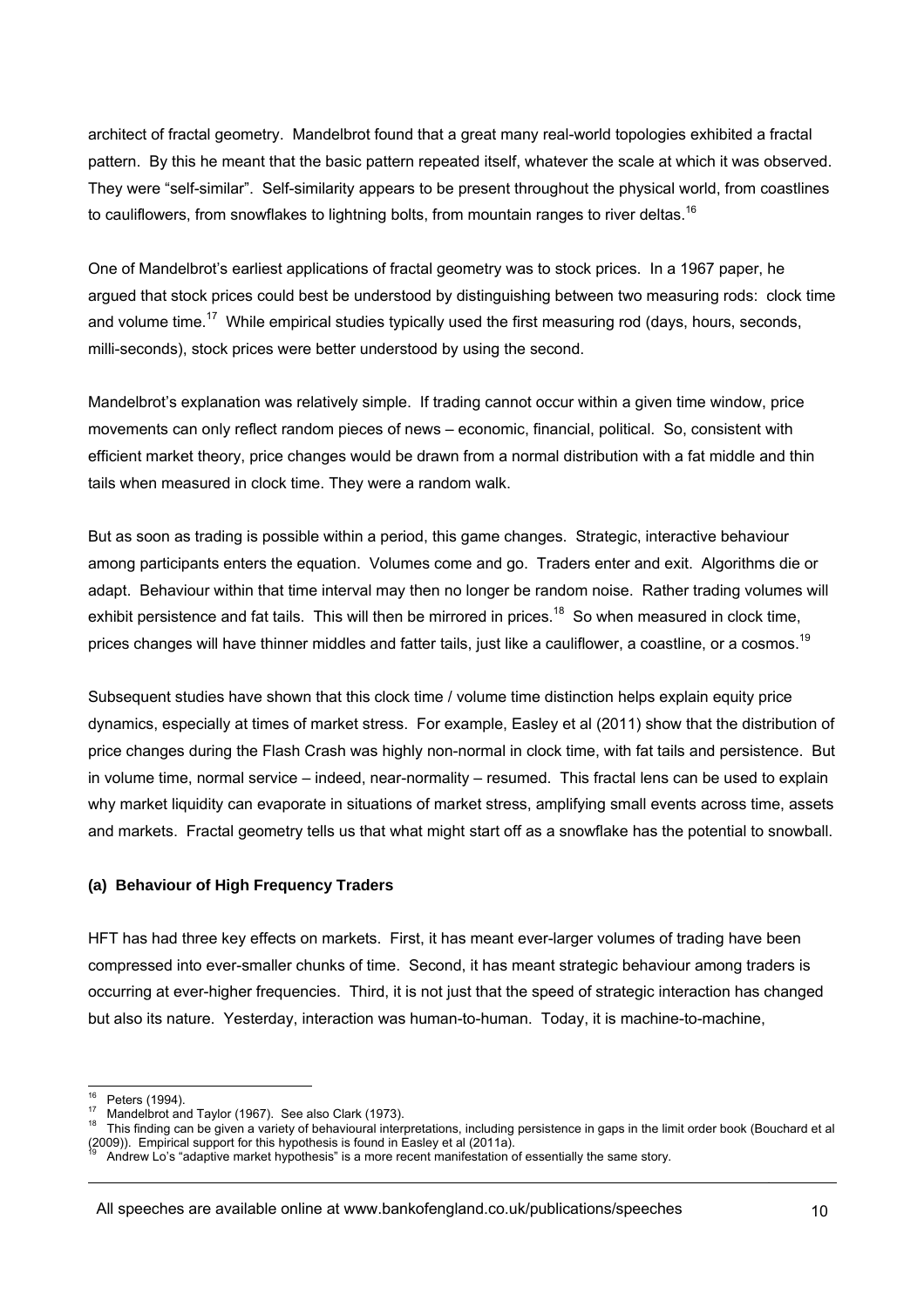algorithm-to-algorithm. For algorithms with the lifespan of a ladybird, this makes for rapid evolutionary adaptation.

Cramming ever-larger volumes of strategic, adaptive trading into ever-smaller time intervals would, following Mandelbrot, tend to increase abnormalities in prices when measured in clock time. It will make for fatter, more persistent tails at ever-higher frequencies. That is what we appear, increasingly, to find in financial market prices in practice, whether in volatility and correlation or in fat tails and persistence.

This change in price dynamics will in turn influence market-making behaviour. Consider the problem facing an HFT market-maker. They face inventory risk from market fluctuations and information risk from adverse selection. Pricing these risks means forming a guess about the future path of prices. The greater the potential range of future prices, the larger the insurance premium they will demand.

The future price range (maximum – minimum) for a price series at some future date T, *R(T),* can be written generically  $as:^{20}$ 

$$
R(T) = \kappa \sigma_T T^H
$$

where  $\kappa$  is a constant and  $\sigma_T$  is the standard deviation of the process up to time T. H is our old friend the Hurst coefficient, dredged up from the Nile; it can be thought to summarise the degree of fat-tailedness and persistence in prices.

When the holding period is short (say T=1), as with HFT, the future price range is the volatility of the series magnified by the Hurst coefficient. In other words, the fatter and more persistent the tails (H), the greater the market risk and the wider the bid-ask spread of the HFT.

This has implications for the dynamics of bid-ask spreads, and hence liquidity, among HFT firms. During a market crash, the volatility of prices (σ) is likely to spike. From equation (1), fractality heightens the risksensitivity of HFT bid-ask spreads to such a volatility event. In other words, liquidity under stress is likely to prove less resilient. This is because one extreme event, one flood or drought on the Nile, is more likely to be followed by a second, a third and a fourth. Reorganising that greater risk, market makers' insurance premium will rise accordingly.

This is the HFT inventory problem. But the information problem for HFT market-makers in situations of stress is in many ways even more acute. Price dynamics are the fruits of trader interaction or, more accurately, algorithmic interaction. These interactions will be close to impossible for an individual trader to observe or understand. This algorithmic risk is not new. In 2003, a US trading firm became insolvent in 16

All speeches are available online at www.bankofengland.co.uk/publications/speeches

l <sup>20</sup> Equation (1) holds asymptotically in expectation for large T and for a broad range of statistical processes (see Peters (1994) and Qian and Rasheed (2004)).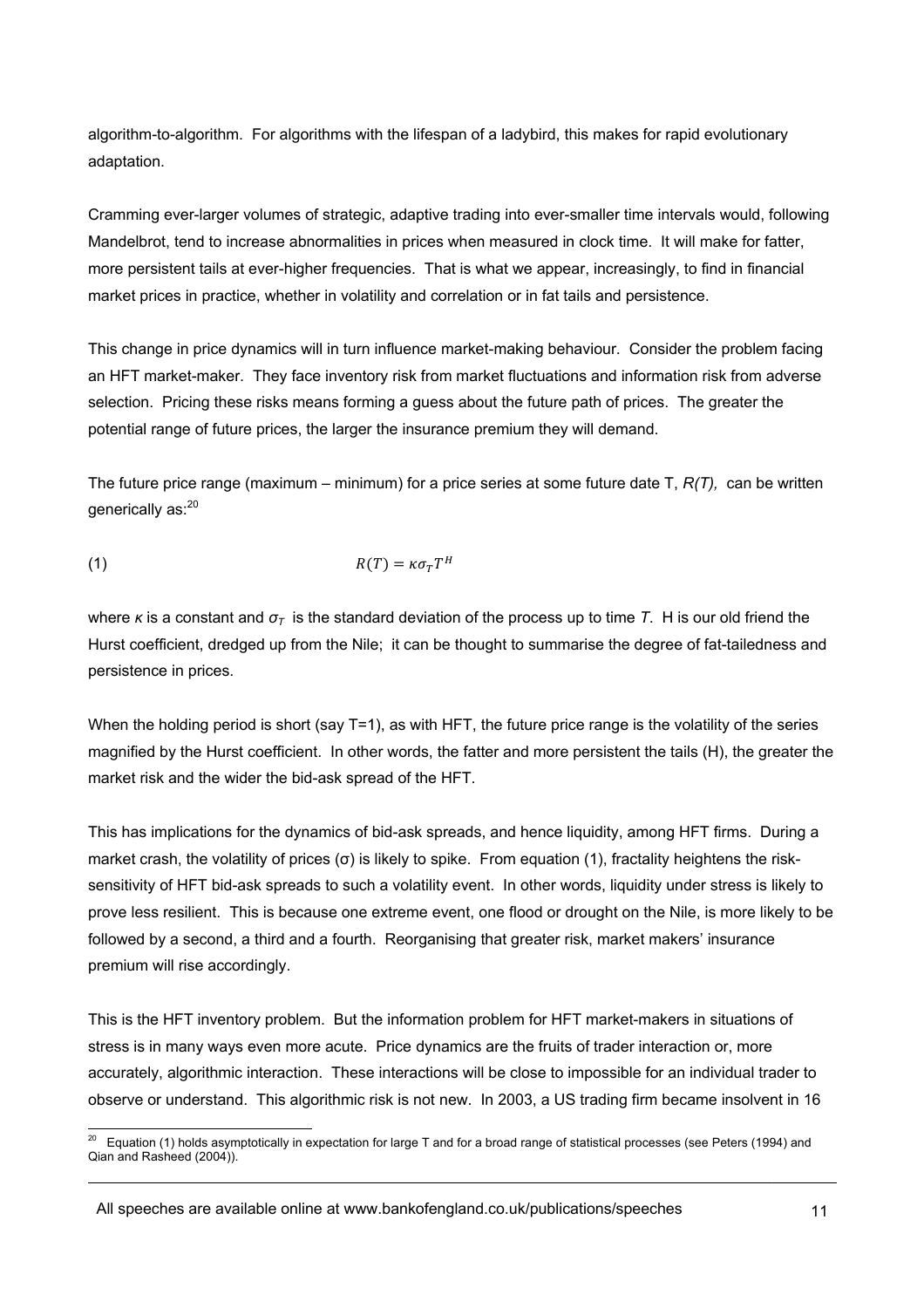seconds when an employee inadvertently turned an algorithm on. It took the company 47 minutes to realise it had gone bust. $21$ 

Since then, things have stepped up several gears. For a 14-second period during the Flash Crash, algorithmic interactions caused 27,000 contracts of the S&P 500 E-mini futures contracts to change hands. Yet, in net terms, only 200 contracts were purchased. HFT algorithms were automatically offloading contracts in a frenetic, and in net terms fruitless, game of pass-the-parcel. The result was a magnification of the fat tail in stock prices due to fire-sale forced machine selling. $22$ 

These algorithmic interactions, and the uncertainty they create, will magnify the effect on spreads of a market event. Pricing becomes near-impossible and with it the making of markets. During the Flash Crash, Accenture shares traded at 1 cent, and Sotheby's at \$99,999.99, because these were the lowest and highest quotes admissible by HFT market-makers consistent with fulfilling their obligations. Bid-ask spreads did not just widen, they ballooned. Liquidity entered a void. That trades were executed at these "stub quotes" demonstrated algorithms were running on autopilot with liquidity spent. Prices were not just information inefficient; they were dislocated to the point where they had no information content whatsoever.

# **(b) Behaviour of Low Frequency Traders**

If the story stopped here the ending would be an unhappy, but perhaps not critical, one. After all, the Flash Crash was done and dusted within an hour. But the framework developed suggests these effects need not, in general will not, be transient. To the contrary, these effects might actually magnify. To see why, consider now the behaviour of low frequency traders (LFT).

They face the same set of risks as the HFT market-maker – inventory and information risk. But persistence and fat tails in short-term price movement amplify these risks. From equation (1), the greater the holding period, T, the greater the potential dispersion in future prices. Intuitively, with fat-tailed persistence, a large shock is both more likely and its effects will linger longer. Slower trading increases the distance prices can travel once de-anchored.

Chart 12 illustrates this. The distribution of returns observed at a low frequency has far greater variance and kurtosis than that at a higher frequency. For example, the variance of prices faced by a LFT firm (trading at T=50) is around nine times greater than for a HFT firm (trading at T=1), for H=0.9.<sup>23</sup>

Given these price dynamics, HFT aggravates the market-making problem for LFT firms by magnifying the market risk they face.<sup>24</sup> And it is not just that LFT firms are slower to execute. In situations of stress, they

 $21$  Clark (2010).

<sup>22</sup> CFTC-SEC (2010).<br>
<sup>22</sup> CFTC-SEC (2010).<br>
<sup>23</sup> Even once an adjustment has been made for the degree of time scaling associated with a standard Brownian motion.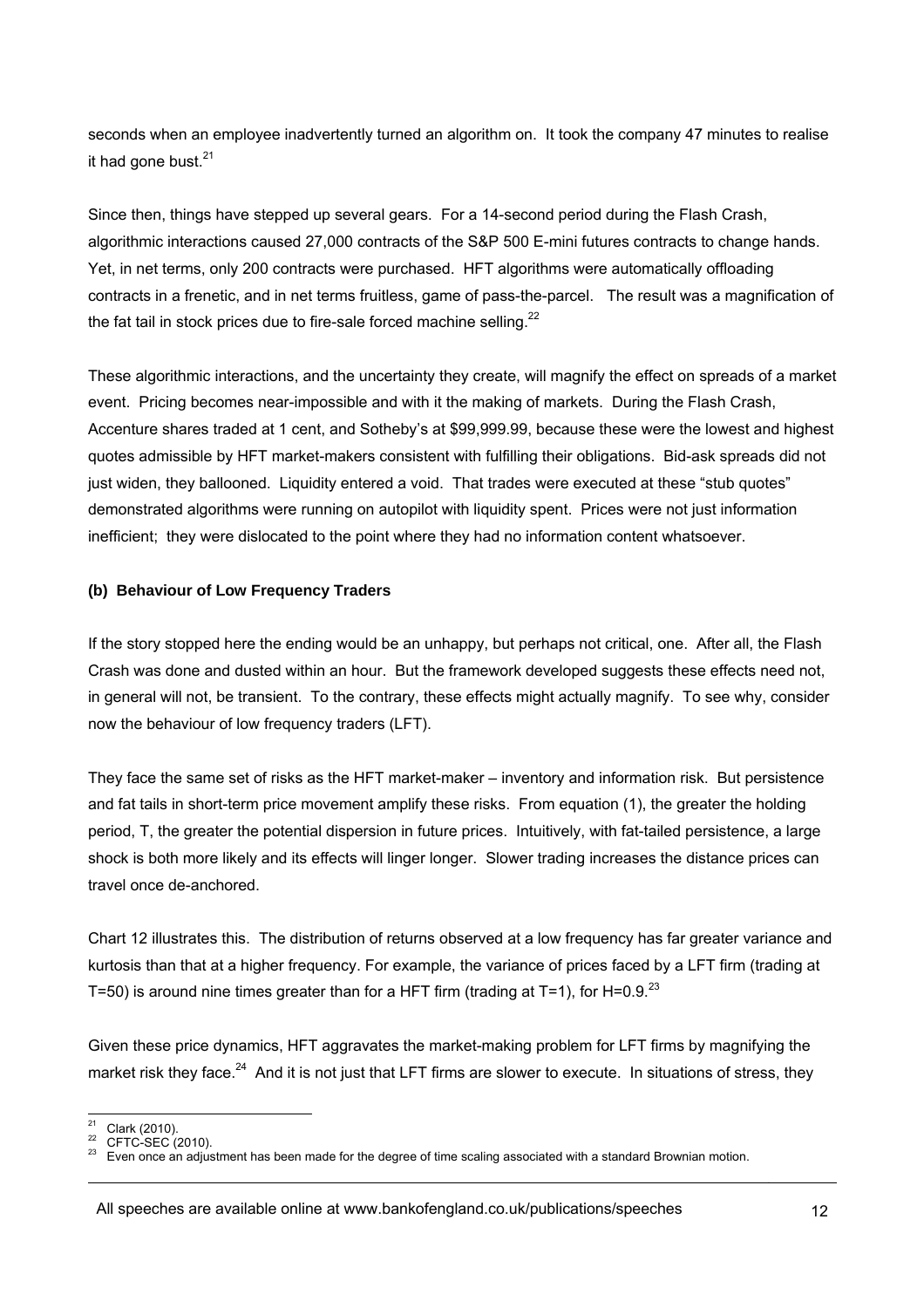may not even be able to see the prices at which they can trade. Co-located traders may have executed many thousands of trades before LFT firms have executed their own. LFT firms face intrinsic uncertainty about prices. When volumes and price movements are large, LFT market-making is driving in the dark, stock-picking with a safety-pin.

During the Flash Crash, many traders suffered just this problem. Message traffic resulted in delays in disseminating quotes for over 1000 stocks. These delays lasted for up to 35 seconds. As a result, discrepancies emerged between the prices of common stocks trading on different exchanges (Chart 13). Faced with such uncertainty, a number of market participants paused or halted trading. The equilibrating force of long-term investors went missing. Bargain-hunting shoppers simply had no price list.

The combined effects of these inventory and information problems is to widen the bid-ask spreads LFT market-makers charge. Greater execution risk and uncertainty calls for a larger insurance premium. This, too, may have an adverse feedback effect on financial market pricing. That is because it is likely to render uncompetitive LFT firms relative to HFT firms able to charge tighter spreads. Market-making will increasingly congregate around HFT firms proffering these lower spreads.

If the way to make money is to make markets, and the way to market markets is to make haste, the result is likely to be a race – an arms race to zero latency. Competitive forces will generate incentives to break the speed barrier, as this is the passport to lower spreads which is in turn the passport to making markets. This arms race to zero is precisely what has played out in financial markets over the past few years.

Arms races rarely have a winner. This one may be no exception. In the trading sphere, there is a risk the individually optimising actions of participants generate an outcome for the system which benefits no-one – a latter-day "tragedy of the commons".<sup>25</sup> How so? Because speed increases the risk of feasts and famines in market liquidity. HFT contribute to the feast through lower bid-ask spreads. But they also contribute to the famine if their liquidity provision is fickle in situations of stress.

In these situations, backstops sources of longer-term liquidity ought to ride to the rescue. But HFT has also affected this outside option. LFT market-making has been squeezed-out by competitive pressures from HFT. And those LFT market makers that remain are at an acute informational disadvantage in situations of stress. The result is a potentially double liquidity void.

<sup>&</sup>lt;sup>24</sup> Indeed, with fractal price dynamics the variability of prices will potentially grow without bound over time.<br><sup>25</sup> Hardin (1968).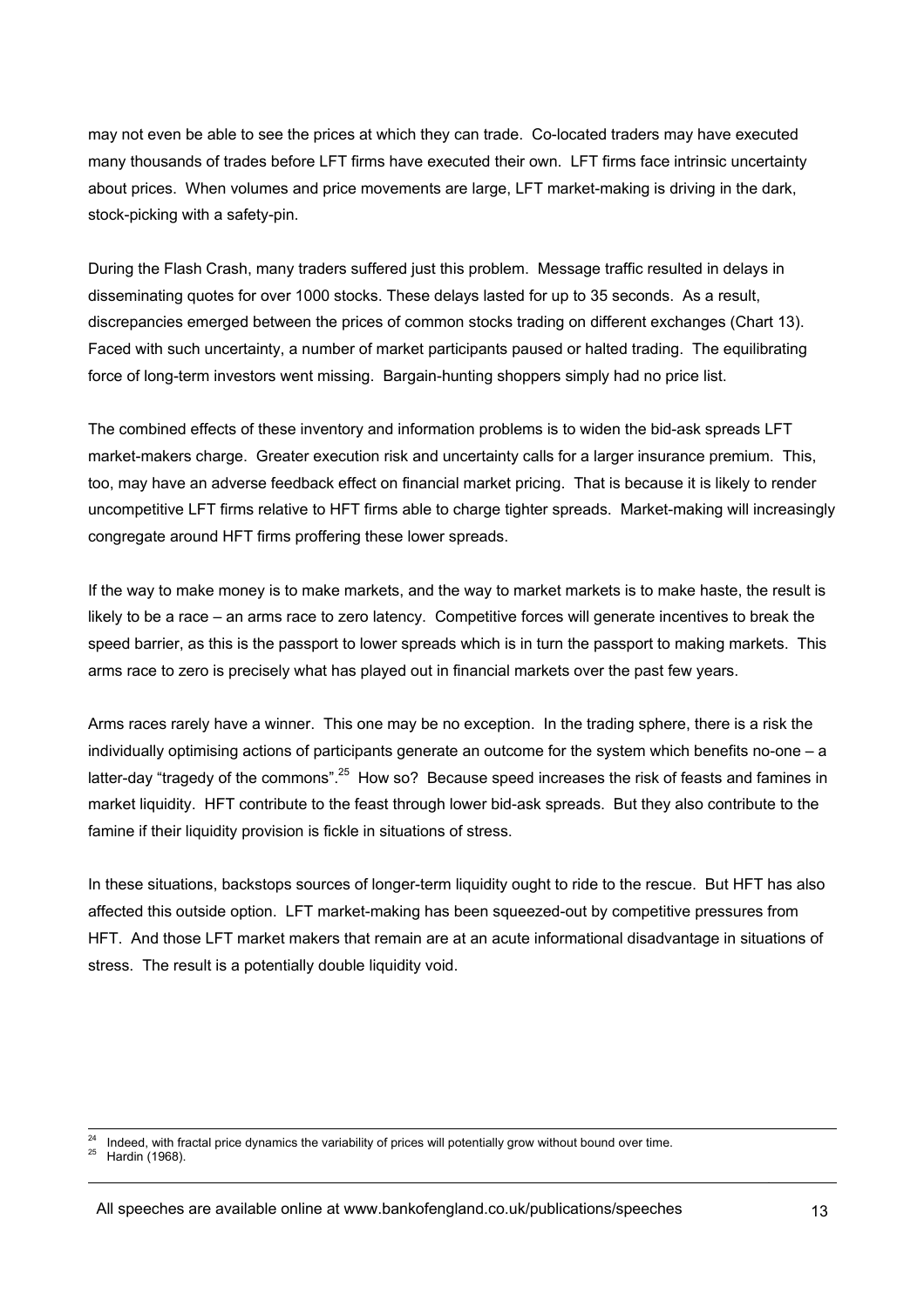### **(c) Behaviour across Assets and Markets**

So far the story has been confined to behaviour of one stock trading on a single exchange. But the changing structure of markets and trading mean it is unlikely that any stock-specific price dislocation will be localised. The new topology of trading makes contagion more of a potential bogeyman now than in the past.

One source of contagion is between stock prices and derivatives written on these stocks. HFT activity means that arbitrage opportunities between these markets are likely to be quickly removed. Or, put differently, price dislocations in the cash market are likely to be transmitted instantly to futures markets and vice-versa. That was the story of the Flash Crash, with order imbalances propagated through the futures market due to pass-the-parcel dynamics before ricocheting back to affect prices in the cash market.<sup>26</sup>

A second channel of contagion is between different exchanges and trading platforms. Here, too, HFT has changed the landscape. Because HFT strategies have emerged to arbitrage differences, price transmission across exchanges and platforms is near-instantaneous. It also has the potential to be more disruptive. Liquidity on these exchanges is no longer pooled and centralised. Instead it is distributed and localised, increasing the potential for illiquidity premia to emerge in periods of stress.

A third potential contagion channel is across stocks. HFT algorithms tend to amplify cross-stock correlation in the face of a rise in volatility due to their greater use of algorithmic trend-following and arbitrage strategies. That is consistent with the evidence in Chart 9, with heightened correlation per unit of volatility relative to the past.

Taken together, these contagion channels suggest that fat-tailed persistence in individual stocks could quickly be magnified to wider classes of asset, exchange and market. The micro would transmute to the macro. This is very much in the spirit of Mandelbrot's fractal story. Structures exhibiting self-similarity magnify micro behaviour to the macro level. Micro-level abnormalities manifest as system-wide instabilities.

In many respects, this is an unsurprising conclusion. The emergence of HFT in fragmented trading platforms makes for a financial market place exhibiting complexity and contagion. As the race for zero has gathered pace, those two features are likely to have grown in importance. The trading system has become increasingly complex and tightly knit. From the work of Charles Perrow, these are the two essential ingredients in the recipe for systemic failure. $27$ 

<sup>26</sup> CFTC-SEC (2010).

 $27$  Perrow (1999), Harford (2011).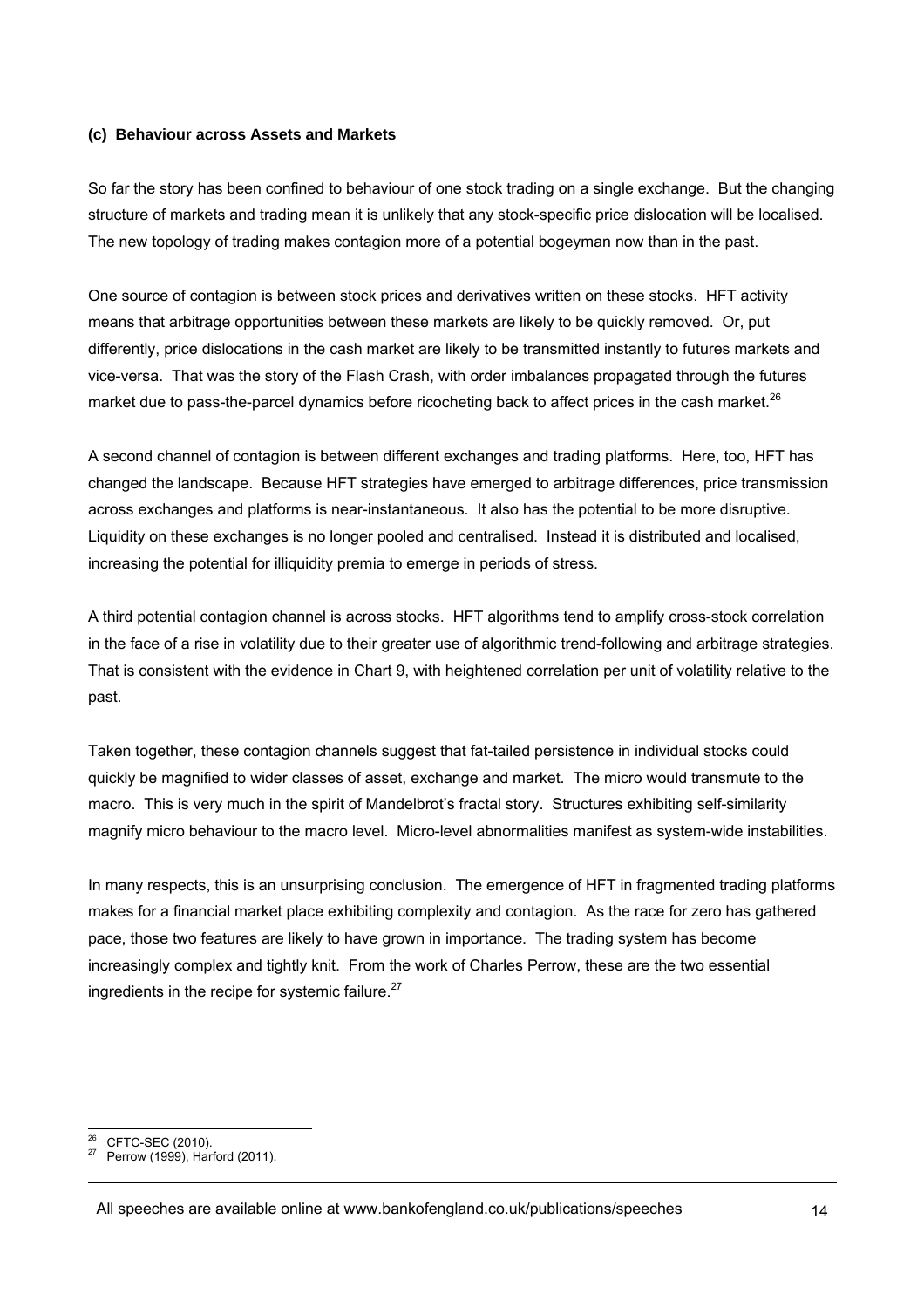# **5. Market Macrostructure and Public Policy**

The rapidly-adapting topology of trading poses a challenging set of questions for policymakers, particularly those safeguarding the resilience of financial markets. How is this changing market macrostructure best understood and monitored? And how, if at all, can it be modified to bolster systemic resilience?

This is unlikely to be an easy regulatory task. For the first time in financial history, machines can execute trades far faster than humans can intervene. That gap is set to widen. In some respects the 2010 Flash Crash and the 1987 stock market crash have common genes – algorithmic amplification of stress. But they differ in one critical respect. Regulatory intervention could feasibly have forestalled the 1987 crash. By the time of the Flash Crash, regulators might have blinked – literally, blinked – and missed their chance.

Nonetheless, the experience of managing large-scale, non-financial systems suggests risk-reducing regulatory intervention is possible. Drawing on that experience, two sets of policy tool are worth developing further.

# **(a) Mapping Market Macrostructure**

Many securities regulators collect transactional data for the markets they oversee, typically to help them detect instances of market abuse. But the transactional data collected internationally is about to be transformed. In future, a much larger array of over-the-counter transactions will be cleared through central counterparties (CCP). And transactions in a number of non-centrally cleared markets will be recorded and warehoused in so-called trade repositories.<sup>28</sup>

This presents a real opportunity. Prospectively over the next decade, securities regulators internationally will have at their disposal a database which is far richer in its frequency and scope than anything previously. For the first time ever, many of the raw ingredients will exist to map price and quantity dynamics within, and across, markets in close to real time.

To date, relatively little thought has been given to how best to put these data to work. They will certainly be useful as an archaeological site, allowing a detailed forensic sifting of the genealogy of historical market events. As with the Flash Crash, this may enable regulatory detectives to solve the whodunit: who did what when and, perhaps, why. It will allow DNA sampling of the victim.

l In the United States, the Office of Financial Research, created under the Dodd Frank Act, is charged with collecting and analysing data submitted by US firms.

All speeches are available online at www.bankofengland.co.uk/publications/speeches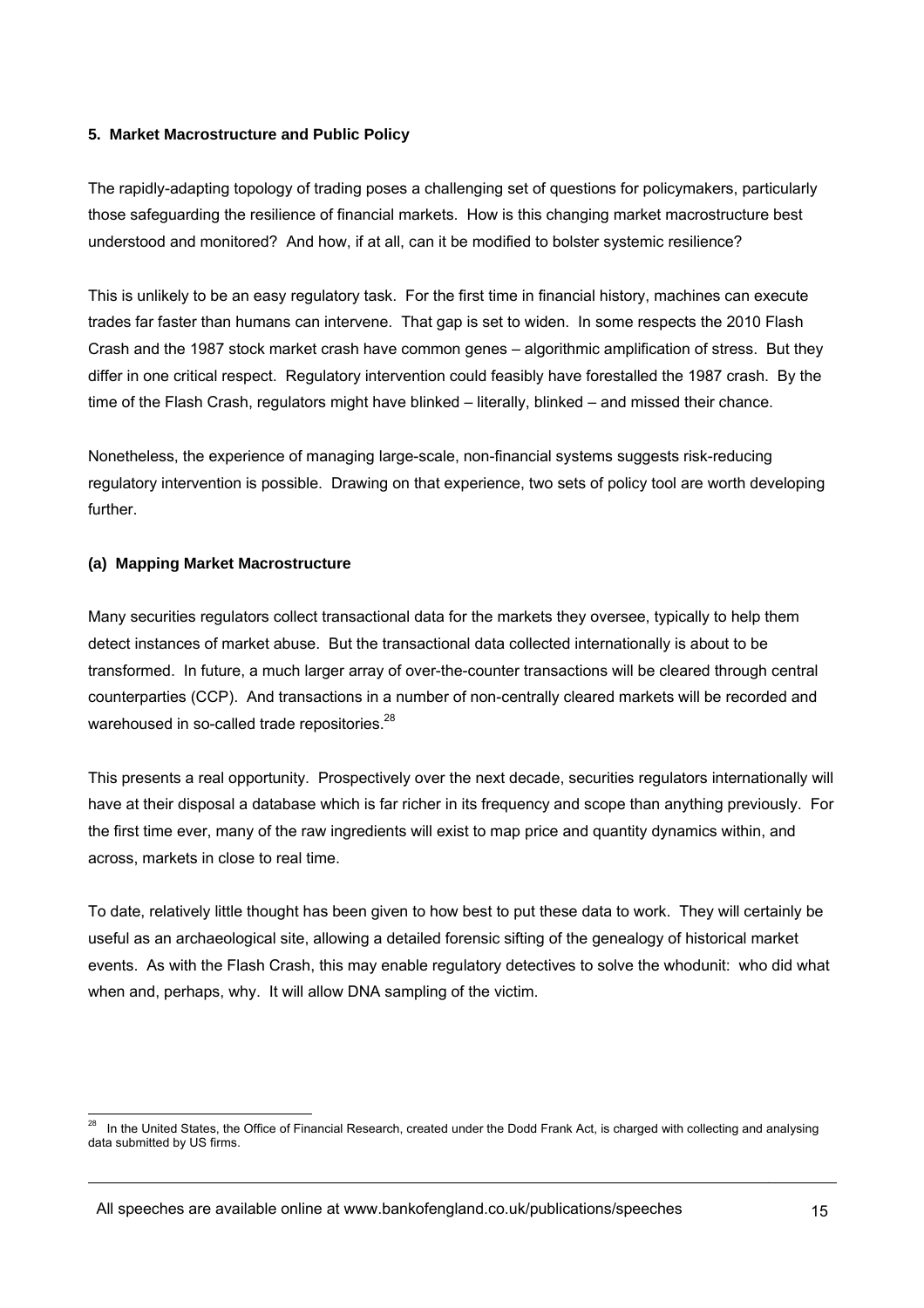An altogether bigger prize would be to put these data to work before the fact, identifying the next victim pre-autopsy. That could mean using transactions data to help detect early warnings of systemic fault-lines and stresses. This is a potentially massive analytical and technical challenge.

The technical challenge is certainly surmountable. Advances in computer power over the past decade mean that storing and processing huge volumes of data poses no technological barrier. The answer lies in the clouds – conveniently enough, since they too exhibit fractal properties. If we can search and track the world wide web in close to real time, we can certainly do the same for its financial sub-component.

The analytical challenge is altogether greater. In essence, it is to find summary measures of billions of transactions data which are informative about impending market stress. There is serious needle-in-haystack risk with such an endeavour. And experience in economics and finance of finding robust early warning indicators is mixed. But here again, the market microstructure literature offers some tantalising clues.

For example, Easley et al (2011b) have suggested that measures of "order imbalance" may provide early warning signs of liquidity voids and price dislocations. Their measure of imbalance follows closely in Mandelbrot's footprints. It uses a volume-based metric of the proportion or orders from informed traders. Any imbalance towards informed traders causes potential liquidity problems down the line as a result of adverse selection risk. Easley et al show that their imbalance measure rose sharply ahead of the Flash Crash, contributing to an eventual evaporation of liquidity.

A more ambitious approach still would be to develop a system-wide model of financial market interaction. Cliff (2010) describes the trading infrastructure as an example of a "socio-technical system of systems". These involve a complex fusion between technology and human behaviour. This interaction increases the system's vulnerability to catastrophic failure. He proposes a "test rig" for such systems, using simulation techniques to unearth potential systemic fault-lines.

These techniques have already been applied to other large socio-technical systems, such as defence, space and weather systems. In each case, there have been some successes. The lessons from these exercises seem to be twofold. First, that although technology may pose a problem, it may also provide the solution. Second, that even if it ain't broke, there is a compelling strong case for fixing it. Not to do so today runs too great a risk of catastrophic failure tomorrow. We do not need to await a second Flash Crash to establish it was no fluke. To wait is to normalise deviance.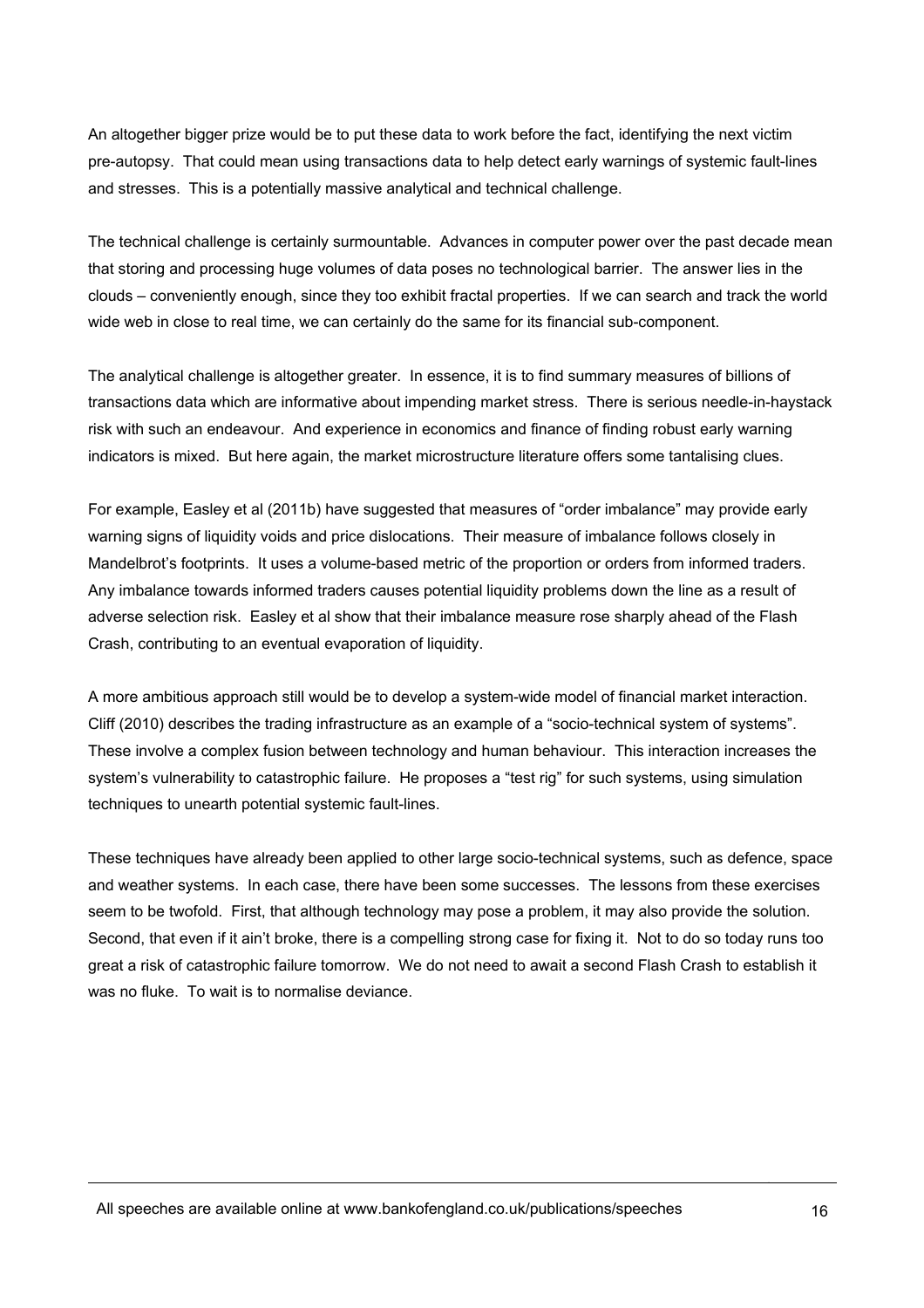#### **(b) Modifying Market Macrostructure**

Regulators in the US and Europe are in the process of reviewing regulatory rules for trading. In the US, some changes to market rules have already been implemented, while others are the subject of ongoing research.<sup>29</sup> In Europe, a review is underway of MiFID with an early set of proposals tabled.<sup>30</sup> It is interesting to assess those proposals using the framework developed here.

 (i) Market-making guidelines: In principle, a commitment by market-makers to provide liquidity, whatever the state of the market, would go to the heart of potential price discontinuity problems. Market-making commitments would not forestall the arms race. But they would lessen the chances of liquidity droughts and associated fat tails and persistence in prices. They would, in effect, lower the impact of H. Perhaps for that reason, there have been proposals in both the US and Europe for such a set of market-making commitments<sup>31</sup>

The difficulty appears, first, in specifying these commitments in a precise enough fashion; and, relatedly and just as importantly, enforcing them. In a sense, even the market-makers offering their stub quotes on 6 May were fulfilling a market-making commitment, albeit a paper-thin one. If hard law commitments are too difficult to define or enforce, an alternative may be a set of soft law guidelines. A number of electronic broking platforms, notably in foreign exchange markets, have codes or rules of conduct - for example, around price-making and price-taking which control the extent to which any one firm can steal a technological march on others. If these codes were extended across trading platforms and assets, perhaps in time market-making behaviour might adapt.

(ii) Circuit-breakers: Circuit-breakers already exist on US and Europe exchanges. Indeed, circuit-breakers played an important role in stalling the Flash Crash. In the face of pass-the-parcel algorithmic dynamics, the Chicago Mercantile Exchange imposed an automatic 5-second pause on trading in its S&P 500 E-mini futures contracts.<sup>32</sup> It worked, providing time for human traders to take stock – and, as importantly, buy stock.

The rationale for such rules is well-understood. They temporarily impose a minimum execution time on trading, T. By calling a halt to trading, circuit-breakers provide a means of establishing a level informational playing field for all traders, long and short, fast and slow. In other words, they help solve the asymmetric information (risk and uncertainty) problem across traders of different types. The changing topology of trading, both speed and structure, has made these informational frictions more acute. So the case for circuit-breakers is perhaps stronger now than in the past.

<sup>&</sup>lt;sup>29</sup> European Commission (2010), CFTC-SEC (2011).

<sup>&</sup>lt;sup>30</sup> CFTC-SEC (2011).<br><sup>31</sup> European Commission (2010)<br><sup>32</sup> MacKenzie and Demos (2011).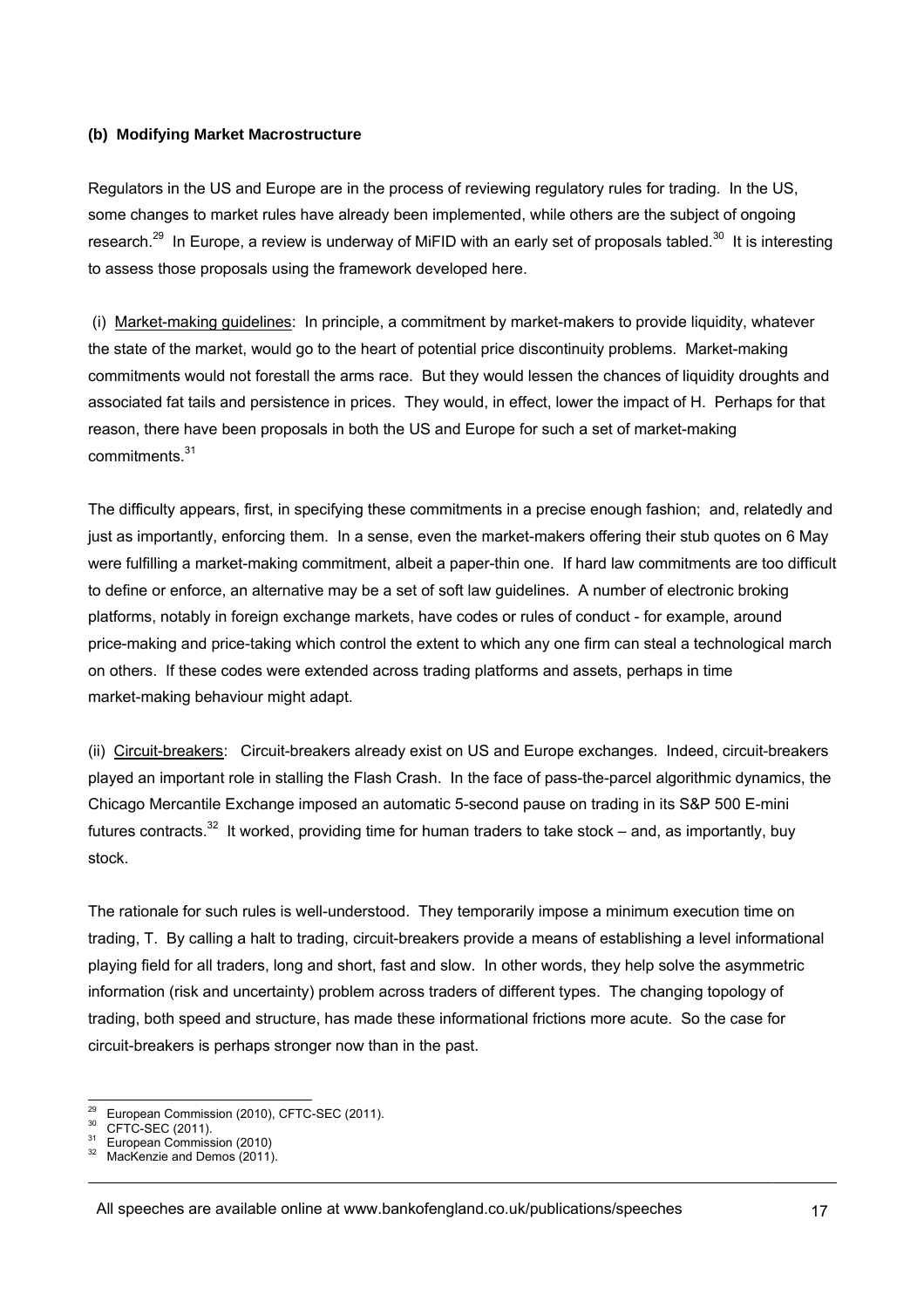Circuit-breakers are also a means of heading-off suicidal spiralling, when algorithms join hands and chase each other over a cliff edge, as during the Flash Crash. Because they are automatic, circuit-breakers allow time for human intervention to catch-up with, and forestall, machine (summary) execution. They close the gap between man and machine, if only temporarily. Because HFT has widened this gap, the case for deploying circuit-breakers is stronger now than in the past.

Historically, circuit-breaking rules have been security or exchange-specific. But in a world of multiple exchanges, and increasingly correlated securities, rules of this type may not be restrictive enough. Contagion across securities and exchanges has become the rule. Recognising that, the US authorities have recently revised their circuit-breaking rules with all trading in a specified set of securities and futures now halted, irrespective of where trading is taking place.<sup>33</sup>

Although the pattern of trading fragmentation in Europe is similar to the US, current MiFID proposals do not envisage an automatic cross-market trading halt. But in a world of location-free, tightly arbitraged trading, cross-market circuit-breakers might become increasingly important. Indeed, these rules may potentially need to cross continents, as well as countries and platforms, if price dislocations are not to be redirected.

(iii) Resting rules: Circuit-breakers are an ex-post, state-contingent intervention rule, specifying a minimum T for a temporary period. A more ambitious proposal still would be to impose a minimum T, or resting period for trades, at all times. Minimum resting periods are an ex-ante, non-state contingent intervention rule. They tackle the arms race at source by imposing a speed limit on trading. Though mooted in both the US and Europe, they have not been implemented in either trading jurisdiction.

In some respects, it is easy to see why. From equation (1), imposing a minimum T will tend to result in a higher average bid-ask spread in all states. By increasing the per period transaction cost, the imposition of a minimum resting period would tend to widen bid-ask spreads and damage market liquidity in peacetime. HFT would be constrained in its offering to the liquidity feast.

That is of course only one side of the coin. Setting a minimum T would also tend to reduce the risk of liquidity drought. While raising the average bid-ask spread, it might also lower its variability at times of stress. Liquidity would on average be more expensive but also more resilient. So in determining whether there is a role for minimum resting periods, this trade-off between market efficiency and stability is key.

In calibrating this trade-off, a judgement would need to be made on the social value of split-second trading and liquidity provision and whether this more than counterbalances the greater market uncertainty it potentially engenders. At times, the efficiency of financial markets and their systemic resilience need to be

l

<sup>&</sup>lt;sup>33</sup> CFTC-SEC (2010).

All speeches are available online at www.bankofengland.co.uk/publications/speeches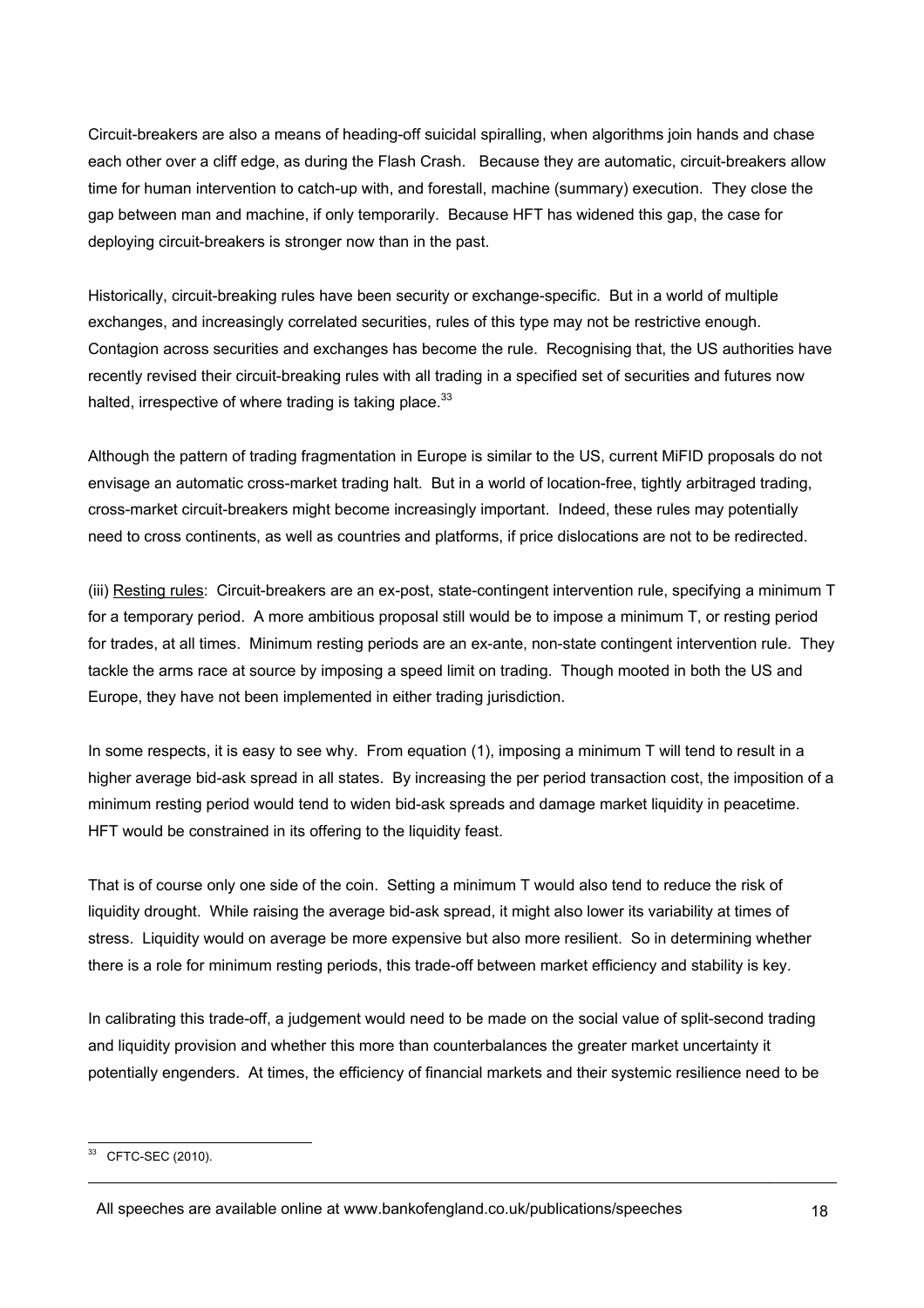traded off. This may be one such moment. Historically, the regulatory skew has been heavily towards the efficiency objective. Given today's trading topology, it may be time for that to change.

# **5. Conclusion**

The Flash Crash was a near miss. It taught us something important, if uncomfortable, about our state of knowledge of modern financial markets. Not just that it was imperfect, but that these imperfections may magnify, sending systemic shockwaves. Technology allows us to thin-slice time. But thinner technological slices may make for fatter market tails. Flash Crashes, like car crashes, may be more severe the greater the velocity.

Physical catastrophes alert us to the costs of ignoring these events, of normalising deviance. There is nothing normal about recent deviations in financial markets. The race to zero may have contributed to those abnormalities, adding liquidity during a monsoon and absorbing it during a drought. This fattens tail risk. Understanding and correcting those tail events is a systemic issue. It may call for new rules of the road for trading. Grit in the wheels, like grit on the roads, could help forestall the next crash.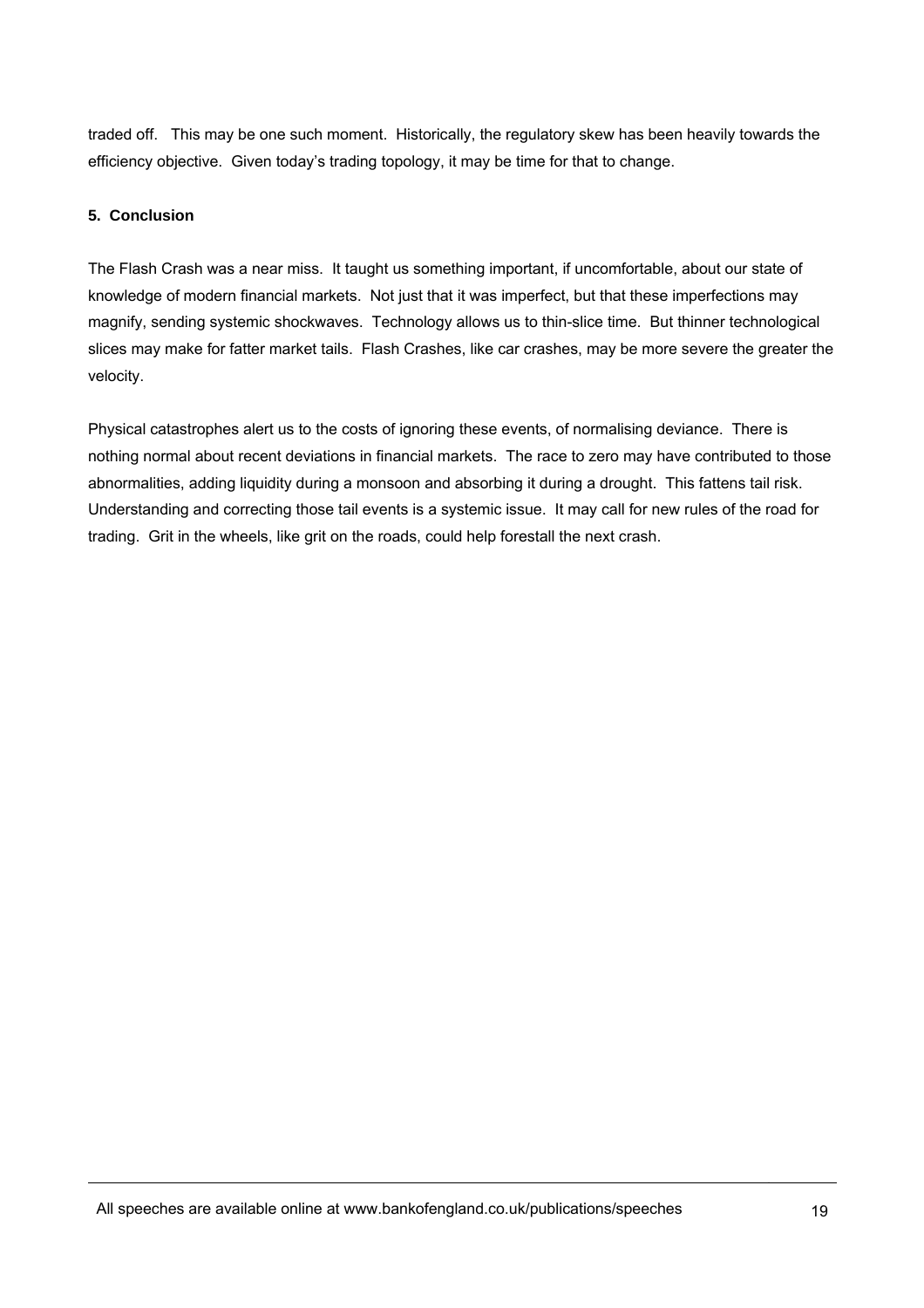# **References**

**Aldridge, I (2010),** "High-Frequency Trading: A Practical Guide to Algorithmic Strategies and Trading Systems", *Wiley Publications.*

**Arestis, P and Demetriades, P (1997),** "Financial Development and Economic Growth: Assessing the Evidence," *The Economic Journal*, *Vol. 107, No. 442 (May, 1997), pp. 783-799*, Blackwell Publishing for the Royal Economic Society.

**Automated Trader Magazine (2010)**, "What just happened?", Issue 18(3), available at: http://www.automatedtrader.net/articles/risk/50335/what-just-happened.

**Bouchaud, J, Farmery, J D and Lill, F (2009)**, "How markets slowly digest changes in supply and demand," *Santa Fe Institute* working paper.

**Blackledge, J (2008)**, "Application of the fractal market hypothesis for macroeconomic time series analysis," *ISAST Transactions on Electronics and Signal Processing, Vol. 1(2), pp. 89–110*.

**Brogaard, J (2010),** "High frequency trading and its impact on market quality", mimeo.

**CFTC-SEC (2010),** "Findings regarding the market events of May 6, 2010", Report of the staffs of the CFTC and SEC to the joint advisory committee on emerging regulatory issues, September 30.

**CFTC-SEC Advisory Committee on Emerging Regulatory Issues (2011)**, "Recommendations regarding regulation to the market events of May 6, 2010", available at: http://www.cftc.gov/ucm/groups/public/@aboutcftc/documents/file/jacreport\_021811.pdf.

**Clark, C (2010)**, "Controlling risk in a lightning-speed trading environment", *Federal Reserve Bank of Chicago Financial Markets Group*, Policy Discussion Paper Series PDP 2010-1.

**Clark, P K (1973)**, "A subordinated stochastic process model with finite variance for speculative prices", *Econometrica*, Vol. 41, pp. 135–155.

**Cliff, D (2010)**, "The flash crash of May 6th 2010: Why Technology Failures?", speech given at the Royal Society of London, available at: http://www.cs.bris.ac.uk/home/dc/cliff\_wtf\_transcript\_final.pdf.

**Cvitanic, J and Kirilenko, A (2010)**, "High frequency traders and asset prices," Commodity Futures Trading Commission working paper.

**Easley D, Lopez de Prado M and O'Hara, M (2011a), "Flow toxicity and volatility in a high frequency world",** working paper.

**Easley D, Lopez de Prado M and O'Hara, M (2011b)**, "The Microstructure of the "Flash Crash": Flow Toxicity, Liquidity Crashes, and the Probability of Informed Trading", *Journal of Portfolio Management, Vol. 37(2), pp. 118–128.* 

**European Commission (2010)**, "Review of the Markets in Financial Instruments Directive (MiFID)", available at: http://ec.europa.eu/internal\_market/consultations/docs/2010/mifid/consultation\_paper\_en.pdf.

**Glosten, L and Milgrom, J (1985)**, "Bid and ask transaction prices in a specialist market with heterogeneously informed traders", *Journal of Financial Economics, Vol. 9, pp. 47–73.*

**Gopikrishnan, P, Plerou, V, Amaral, L, Meyer, M and Stanley, H E (1999)**, "Scaling of the distribution of fluctuations of financial market indices," *Physical Review E, Vol. 60, pp. 5305–316.*

**Hardin, G (1968),** "The Tragedy of the Commons", *Science 13 December 1968: Vol. 162 no. 3859 pp. 1243-1248.*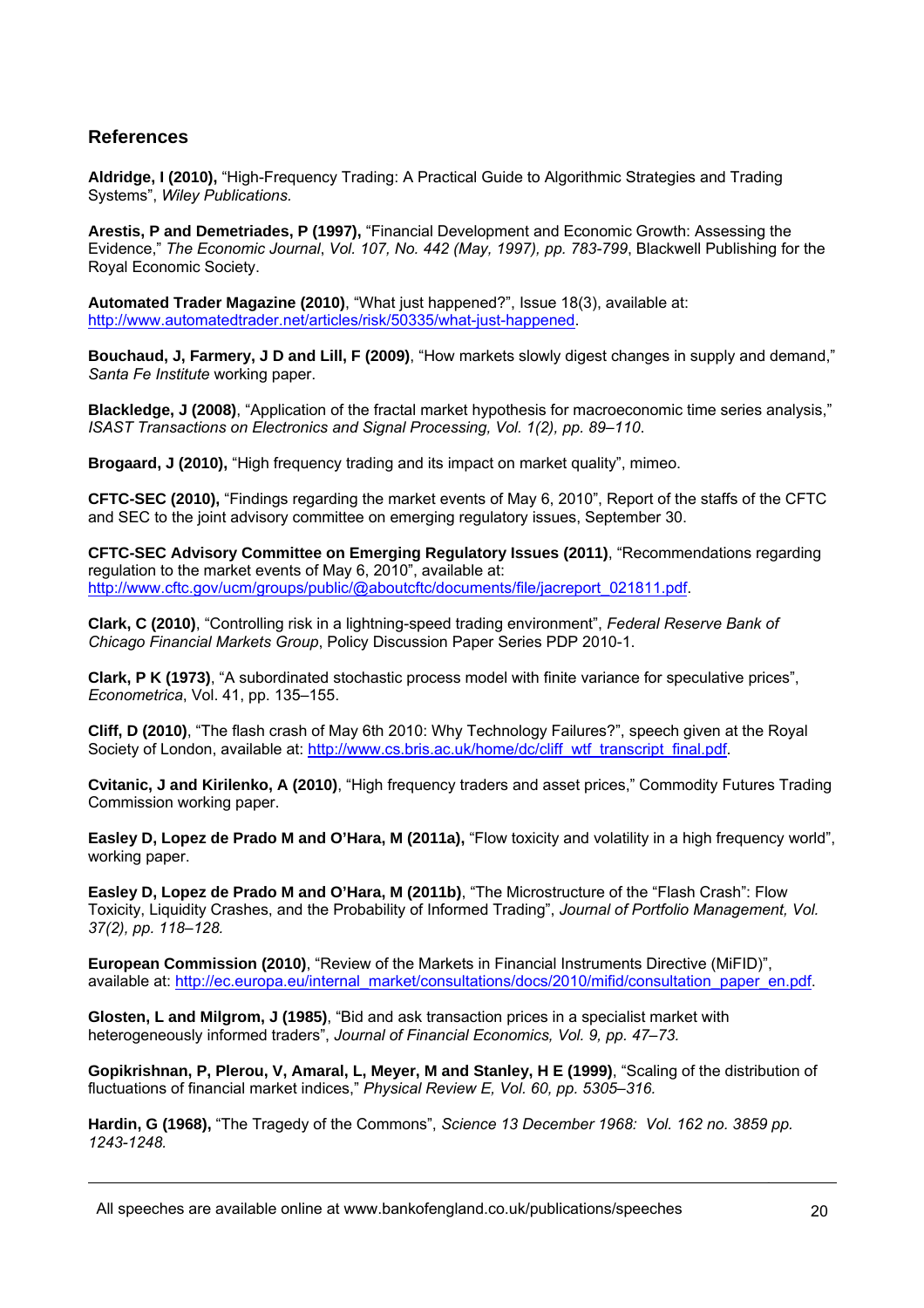**Harford, T (2011)**, "Adapt: why success always starts with failure," *Little*, *Brown*.

**Hasbrouck J and Saar, G (2011),** "Low-latency trading", Johnson school research paper series No 35-2010.

**Hendershott, T, Jones, C and Menkveld, A (2010)**, "Does Algorithmic Trading improve Liquidity?", *Journal of Finance, Vol. 66, pp. 1–33.* 

**Jarrow, R A and Protter, P (2011)**, "A dysfunctional role of high frequency trading in electronic markets", Johnson School Research Paper Series No. 08-2011.

**Kirilenko, A, Kyle, A S, Samadi, M and Tuzun, T (2011)**, "The Flash Crash: The impact of high frequency trading on electronic markets," *Commodity Futures Trading Commission* working paper.

**Lehalle, C, and Burgot, R (2010a)**, "Navigating liquidity 4", Cheuvreux Credit Agricole Group, April, available at: https://www.cheuvreux.com/pdf/Navigating\_Liquidity\_september2009.pdf.

**Lehalle, C, Burgot, R, Lasnier, M, and Pelin, S (2010b)**, "Navigating liquidity 5", Cheuvreux Credit Agricole Group, December, available at: https://www.cheuvreux.com/pdf/NavigatingLiquidity5\_December2010.pdf

**Mackenzie, D (2011)**, "How to Make Money in Microseconds", *London Review of Books*, available here: http://www.lrb.co.uk/v33/n10/donald-mackenzie/how-to-make-money-in-microseconds.

**Mandelbrot, B B and Taylor, H W (1967)**, "On the Distribution of Stock Price Differences", *Operations Research*, Vol*. 15(6), pp. 1057–1062.*

**O'Hara, M (2004),** "Market Microstructure Theory", *Blackwell Publishing*.

**Perrow, C (1999)**, *Normal Accidents: Living with High Risk Technologies*, Princeton, NJ: Princeton University Press.

**Peters, E (1994)**, *Fractal Market Analysis: Applying Chaos Theory to Investment and Economics*, Wiley Finance.

**Qian, B and Rasheed, K (2004)**, "Hurst exponent and financial market predictability", IASTED conference on "Financial Engineering and Applications" (FEA 2004), pp. 203 – 209.

**SEC (2010)**, "SEC Approves Rules Expanding Stock-by-Stock Circuit Breakers and Clarifying Process for Breaking Erroneous Trades", available at: http://www.sec.gov/news/press/2010/2010-167.htm.

**Smith, R (2010)**, "Is HFT inducing changes in market microstructure and dynamics," working paper.

**Stoll, H (1978)**, "The supply of dealer services in securities markets", *Journal of Finance, Vol. 33, pp. 1133– 51.* 

**Vaughan, D (1996)**, "The challenger launch decision: risky technology, culture, and deviance at NASA," *The University of Chicago press*.

**Zhang, F (2010)**, "High-frequency trading, stock volatility, and price discovery", *mimeo*.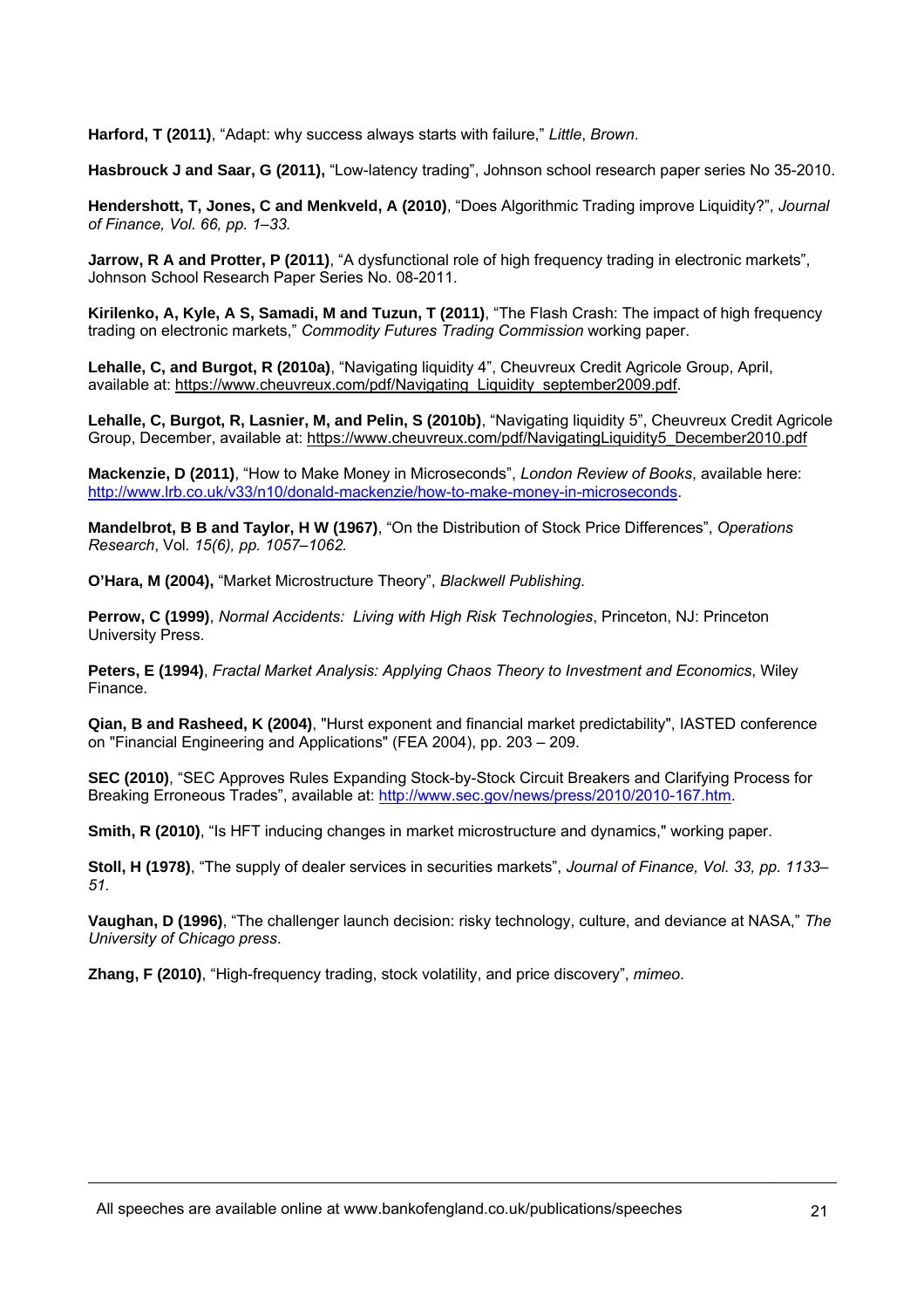



Source: World Federation of Exchanges. Source: World Federation of Exchanges.





#### **Chart 2: Equity market turnover by region**





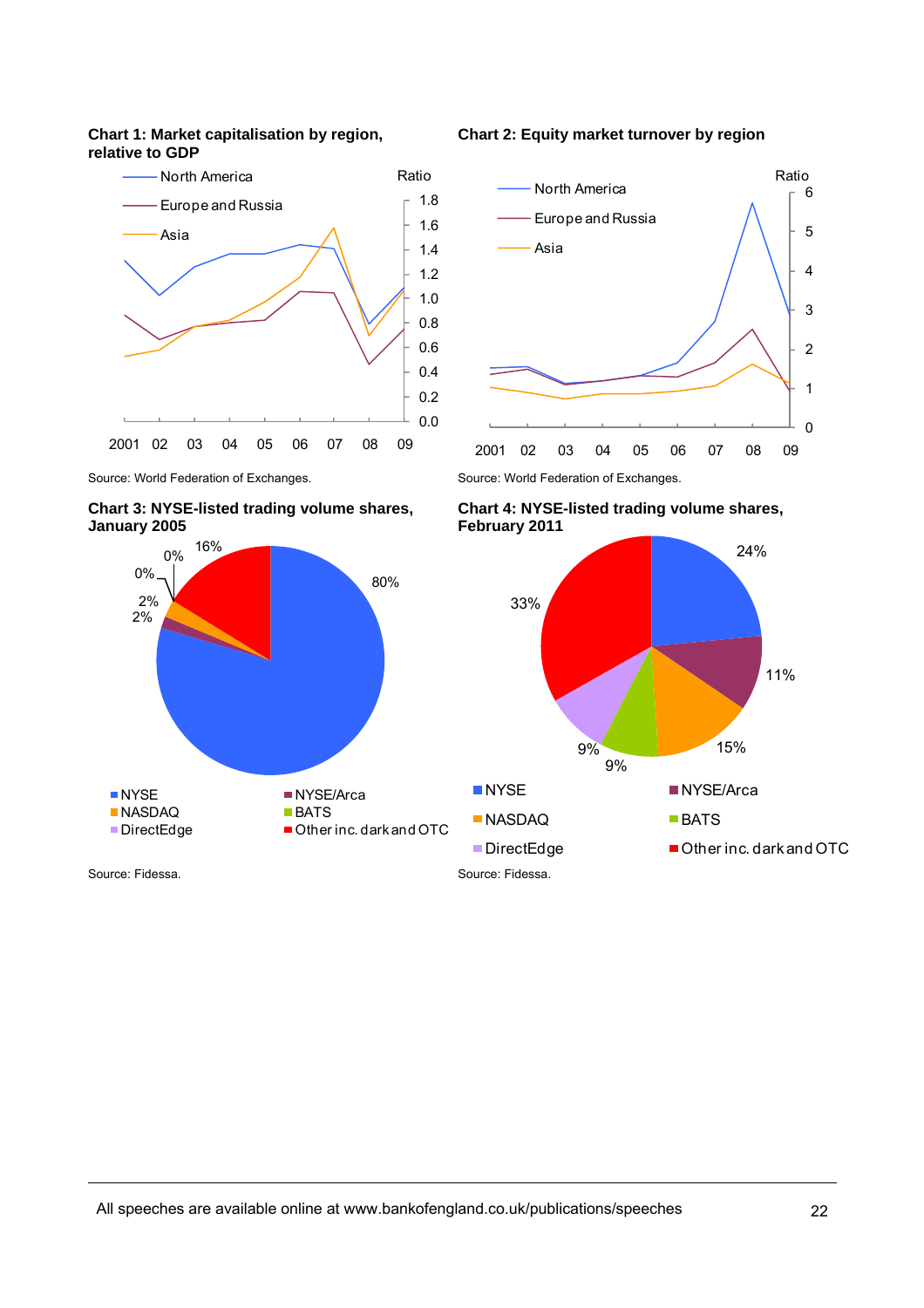

**Chart 6: FTSE 100 trading volume shares, June 2011** 



Source: Fidessa. Source: Fidessa.

# **Chart 7: Access to multiple trading venues by European HFTs**



Source: Automated Trader. Notes: Survey among 171 high frequency traders.

**Chart 8: Median end-of-day bid-ask spread for largest 20 stocks in FTSE 100 as a proportion of realised volatility(a)**



Source: Thomson Reuters Datastream.<br><sup>(a)</sup> 22 day average. Largest stocks by market capitalisation. Selected stocks updated annually.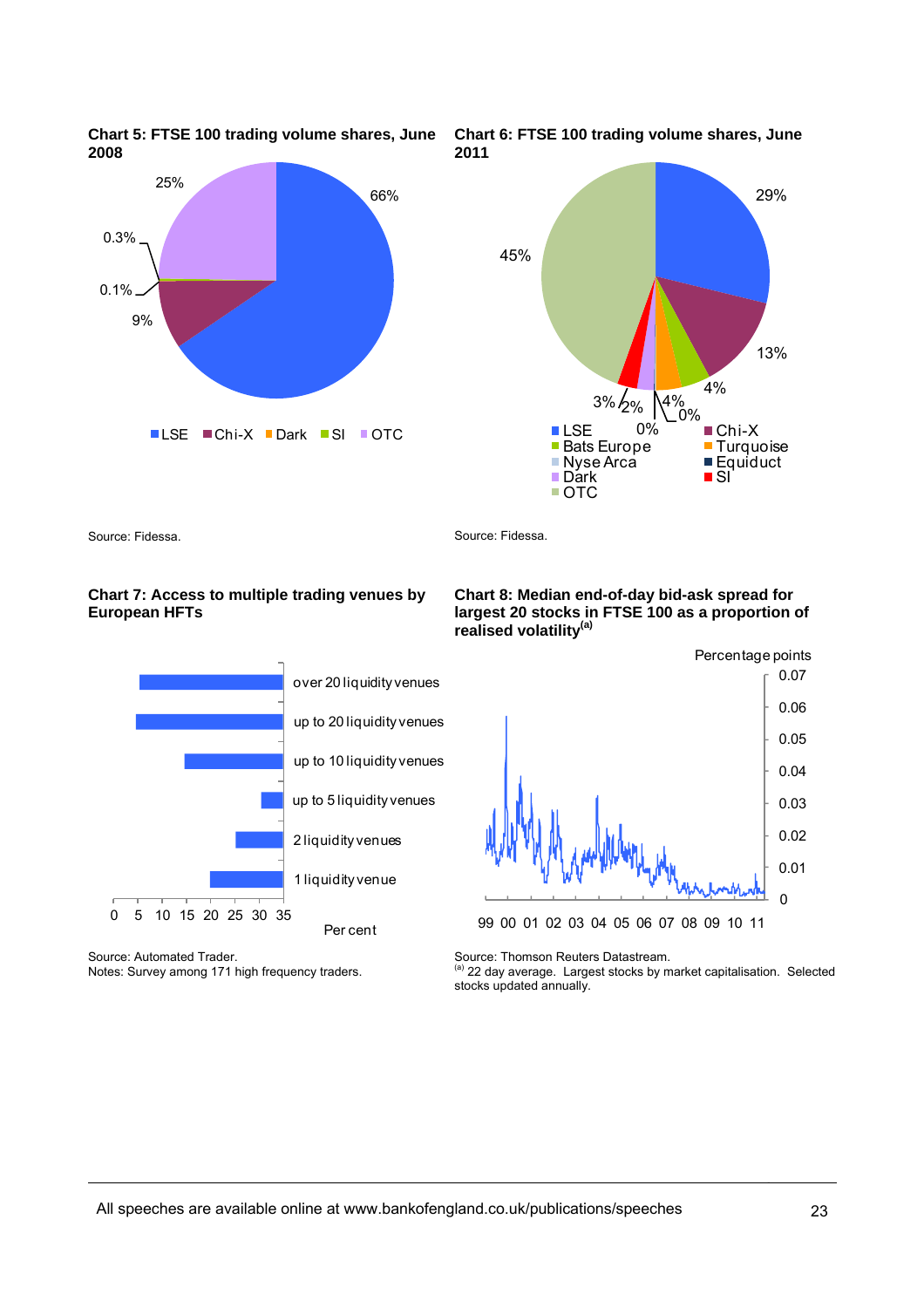







Time

Source: Bank of England. Source: Bank of England



Source: JP Morgan and Bank calculations. Source: JP Morgan and Bank calculations.

#### **Chart 12: Distribution of simulated returns at different time horizons with H=0.9(a)**



(a) Returns at different time horizons have been scaled by the inverse of the square root of time, 1/sqrt(T).